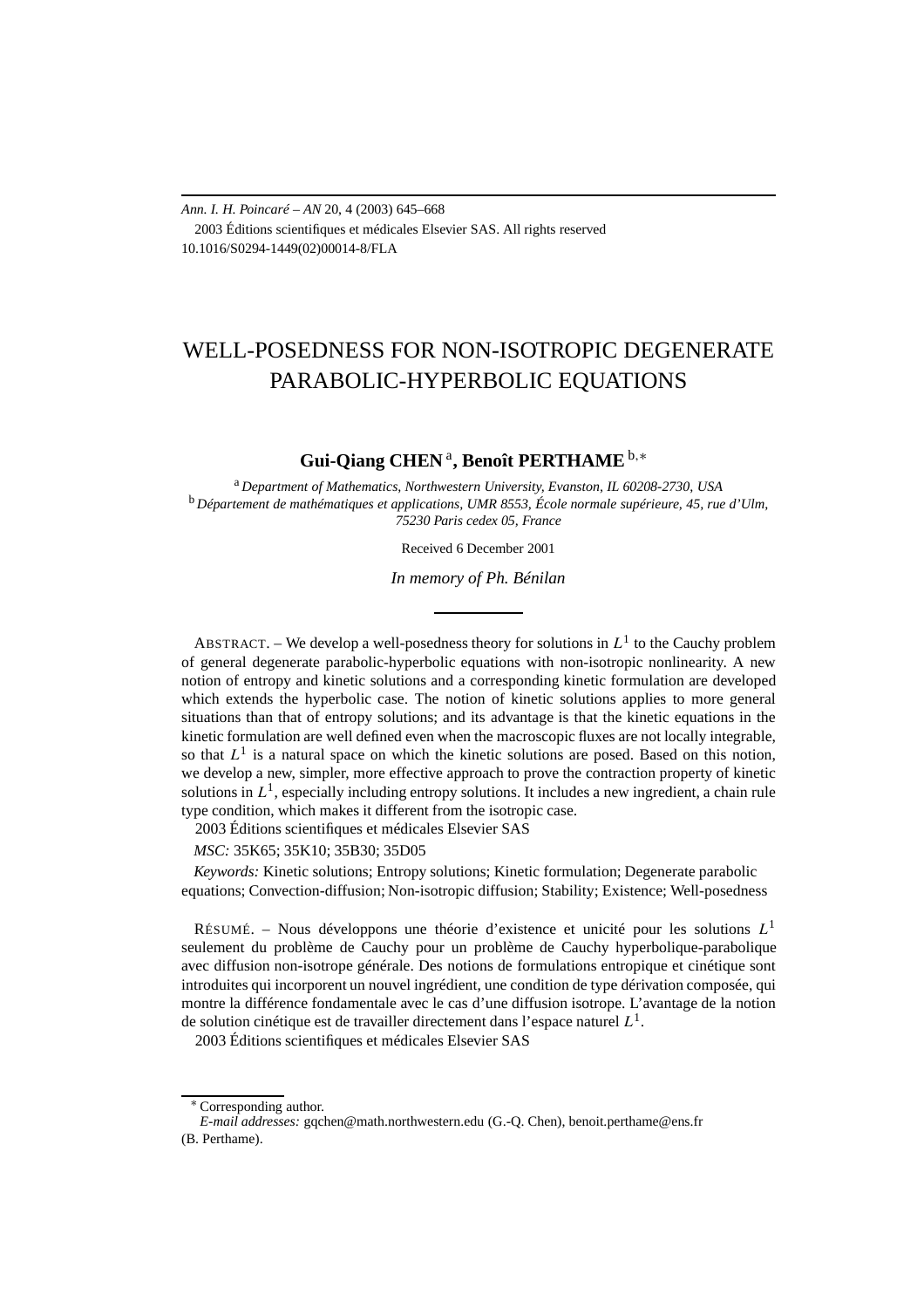#### **1. Introduction and main theorems**

Consider the Cauchy problem of a general nonlinear degenerate parabolic-hyperbolic equation of second-order:

$$
\partial_t u + \nabla \cdot f(u) = \nabla \cdot (A(u)\nabla u), \qquad x \in \mathbb{R}^d, \ t \geq 0,
$$
 (1.1)

$$
u|_{t=0} = u_0 \in L^1(\mathbb{R}^d), \tag{1.2}
$$

where  $f : \mathbb{R} \to \mathbb{R}^d$  satisfies

$$
a(\cdot) := f'(\cdot) \in L^{\infty}_{\text{loc}}(\mathbb{R}; \mathbb{R}^d), \tag{1.3}
$$

and the  $d \times d$  matrix  $A(u) = (a_{ij}(u))$  is symmetric, nonnegative, and locally bounded so that we can always write

$$
a_{ij}(u) = \sum_{k=1}^{K} \sigma_{ik}(u) \sigma_{jk}(u), \quad \sigma_{ik} \in L^{\infty}_{loc}(\mathbb{R}),
$$
 (1.4)

and  $(\sigma_{ik}(u))$  is its square root matrix, in which the structure appears more naturally with the additional index *K* that can be thought to be the maximal rank of the matrix. Equation (1.1) and its variants model degenerate diffusion-convection motions of ideal fluids and arise in a wide variety of important applications, including two phase flows in porous media (cf. [7] and the references cited therein) and sedimentation-consolidation processes (cf. [5] and the references cited therein). Since its importance in applications, there is a large literature for the design and analysis of various numerical methods to calculate solutions of  $(1.1)$  and its variants; see  $[7,12,11,9,17]$  and the references cited therein, for which a well-posedness theory for  $(1.1)$  is in great demand. We are concerned with the well-posedness, especially uniqueness and stability, for solutions of the Cauchy problem (1.1) and (1.2). The well-posedness issue is relatively well understood if one removes the diffusion term  $\nabla \cdot (A(u)\nabla u)$ , thereby obtaining a scalar hyperbolic conservation law; see Kruzhkov [18], Lions, Perthame and Tadmor [19,20], and Perthame [21,22]. It is equally well understood if one removes the convection term  $\nabla \cdot f(u)$ ; see [4,16] and the references cited therein. For the isotropic diffusion,  $a_{ij}(u) = 0, i \neq j$ , some stability results for entropy solutions have been obtained for *BV* solutions by Volpert and Hudjaev [24] in 1969. Only in 1999, Carrillo [6] could extend this result to  $L^{\infty}$  solutions (also see Eymard et al. [14], Karlsen and Risebro [17] for further extensions), and Chen and DiBenedetto [8] handled the case of unbounded entropy solutions which may grow when  $|x|$  is large. Also see Gilding [16] for a theory for isotropic degenerate parabolic equations with isolated degenerate points.

In this paper, we establish a well-posedness theory for  $L<sup>1</sup>$  solutions of the Cauchy problem (1.1) and (1.2) for general degenerate parabolic-hyperbolic equations of secondorder, especially including the non-isotropic diffusion case. This relies on two new ingredients. Firstly, the extension from the isotropic to the non-isotropic is not a purely technical issue and we introduce a fundamental and natural chain-rule type property, which does not appear in the isotropic case and which turns out to be the cornerstone for the uniqueness in the non-isotropic case. Secondly, we extend a notion of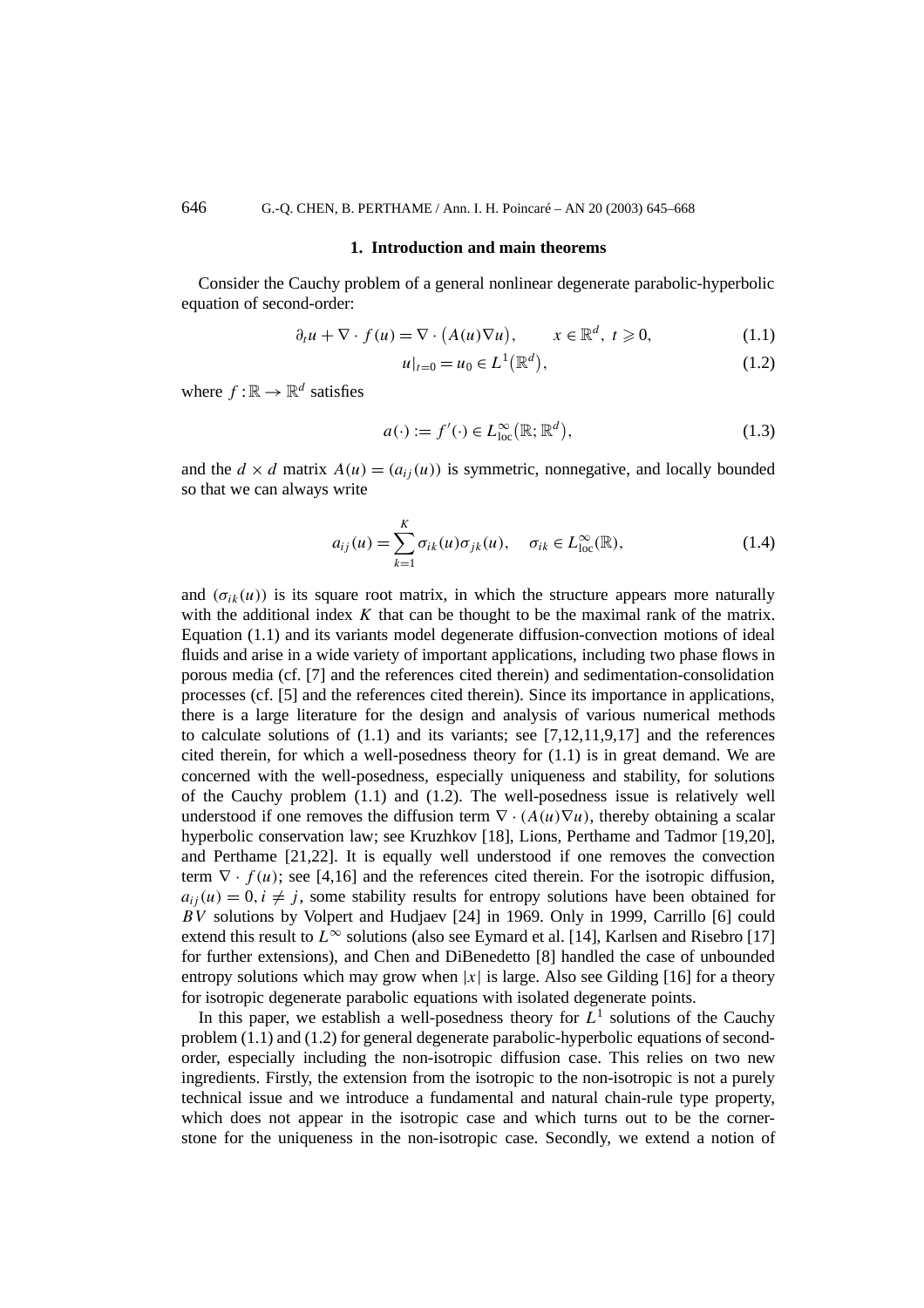kinetic solutions, a new concept in this context, and a corresponding kinetic formulation. The notion of kinetic solutions applies to more general situations than that of entropy solutions as considered in [6,17] and [8]. The advantage of the new notion is that the kinetic equation in the kinetic formulation is well defined even when the macroscopic fluxes are not locally integrable so that  $L<sup>1</sup>$  is a natural space on which the kinetic solutions are posed. Based on this notion, the corresponding kinetic formulation and the uniqueness proof in the purely hyperbolic case introduced in [21], we develop a new, simpler, more effective approach, in comparison with the previous proofs in [6,17] and [8], to prove the contraction property of kinetic solutions in  $L<sup>1</sup>$ , especially including entropy solutions. This leads to a well-posedness theory for kinetic solutions in  $L<sup>1</sup>$  of the Cauchy problem of  $(1.1)$  and  $(1.2)$ .

The main theorems of this paper are the following.

THEOREM 1.1. – *Assume that* (1.3) *and* (1.4) *hold. Then* (i) *For any kinetic solution*  $u \in L^{\infty}([0,\infty); L^{1}(\mathbb{R}^{d}))$  *with initial data*  $u_{0}(x)$ *, we have* 

$$
||u(t) - u_0||_{L^1(\mathbb{R}^d)} \to 0, \quad t \to 0.
$$

(ii) If  $u, v \in L^{\infty}([0, \infty); L^{1}(\mathbb{R}^{d}))$  *are kinetic solutions to* (1.1) *and* (1.2) *with initial data*  $u_0(x)$  *and*  $v_0(x)$ *, respectively, then* 

$$
\|u(t) - v(t)\|_{L^1(\mathbb{R}^d)} \leqslant \|u_0 - v_0\|_{L^1(\mathbb{R}^d)}.
$$
\n(1.5)

(iii) *Furthermore, if*  $u \in L^{\infty}([0,\infty) \times \mathbb{R}^d)$ *, this kinetic solution is an entropy solution.* 

THEOREM 1.2. – *Assume that* (1.3) *and* (1.4) *hold. For*  $u_0 \in L^1(\mathbb{R}^d)$ *, there exists a* unique kinetic solution  $u \in C([0,\infty); L^1(\mathbb{R}^d))$  for the Cauchy problem (1.1) and (1.2)*.* If  $u_0 \in L^\infty \cap L^1(\mathbb{R}^d)$ , then the kinetic solution is the unique entropy solution and  $|u(t, x)| \leqslant ||u_0||_{L^{\infty}(\mathbb{R}^d)}$ .

In Section 2, we derive a kinetic formulation in a precise manner and describe the notions of *entropy solutions* and *kinetic solutions* of the Cauchy problem (1.1) and (1.2). The new ingredient of this formulation is the precise identification of the kinetic defect measure and the degenerate parabolic defect measure, even in the region where  $u(t, x)$ is discontinuous and is only in  $L<sup>1</sup>$ . To make the points more clearly, in Section 3, we present our new approach by a formal proof to show the contraction property of kinetic solutions. Then Sections 4–6 are devoted to the rigorous proof of the stability of kinetic solutions. In Section 7, we prove the existence of kinetic solutions and entropy solutions of the Cauchy problem (1.1) and (1.2).

In this paper we focus on the prototypical case  $(1.1)$ . The results and techniques straightforward extends to more general degenerate parabolic-hyperbolic equations of second order, by combining with the Gronwall inequality, such as

$$
\partial_t u + \nabla \cdot f(u, t, x) - \nabla \cdot (A(u, t, x) \nabla u) = c(u, t, x), \quad x \in \mathbb{R}^d, \ t \geq 0,
$$
 (1.6)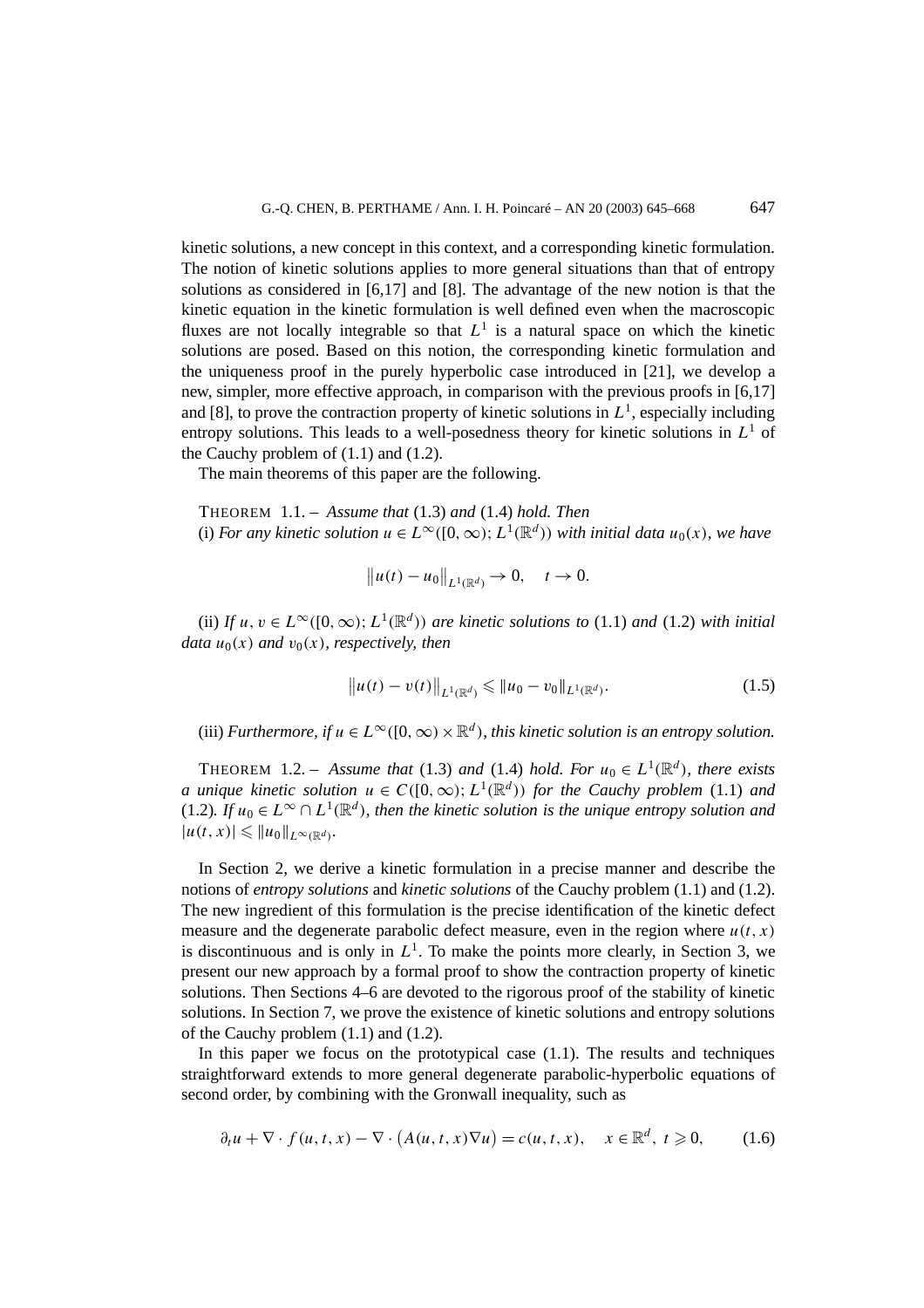where  $A(u, t, x) = (a_{ij}(u, t, x))$  with  $a_{ij}(u, t, x) = a_{ji}(u, t, x)$ ,  $f(u, t, x)$ , and  $c(u, t, x)$ are sufficiently smooth functions, and

$$
\sum_{i,j} a_{ij}(u,t,x)\xi_i\xi_j \geq 0,
$$

for  $(t, x) \in \mathbb{R}^{d+1}_+$  and  $u \in \mathbb{R}$ .

#### **2. Entropy solutions, kinetic solutions, and kinetic formulation**

Eq. (1.1) satisfies a so-called *entropy property*. To motivate it, we consider a nondegenerate parabolic equation (1.1) in which the matrix  $A(u) = (a_{ij}(u))$  is replaced by  $A(u) + \varepsilon I$ , and we denote  $u^{\varepsilon}(t, x)$  its  $C^2$  solution. Then, for any function  $S(\cdot) \in C^2(\mathbb{R})$ , multiplying Eq.  $(1.1)$  by  $S'(u^{\varepsilon})$  yields

$$
\partial_t S(u^{\varepsilon}) + \sum_{i=1}^d \partial_{x_i} \eta_i^S(u^{\varepsilon}) - \sum_{i,j=1}^d \partial_{x_i} (S'(u^{\varepsilon}) a_{ij}(u^{\varepsilon}) \partial_{x_j} u^{\varepsilon}) - \varepsilon \Delta S(u^{\varepsilon})
$$
  
= 
$$
-m_{\varepsilon}^{S''}(t, x) - n_{\varepsilon}^{S''}(t, x),
$$
 (2.1)

where the entropy flux  $\eta_i^S(u)$  is defined (up to an additive constant) by

$$
(\eta_i^S)'(u) = a_i(u) S'(u), \qquad (2.2)
$$

the *entropy dissipation measure*  $m_{\varepsilon}^{S''}(t, x)$  is defined by

$$
m_{\varepsilon}^{S''}(t,x) := \varepsilon S''(u^{\varepsilon}) |\nabla u^{\varepsilon}|^2 \geqslant 0,
$$

and the *parabolic dissipation measure*  $n_{\varepsilon}^{S''}(t, x)$  is given by

$$
n_{\varepsilon}^{S''}(t,x) := S''(u^{\varepsilon}) \sum_{i,j=1}^{d} a_{ij}(u^{\varepsilon}) \partial_{x_i} u^{\varepsilon} \partial_{x_j} u^{\varepsilon} = S''(u^{\varepsilon}) \sum_{k=1}^{K} \left( \sum_{i=1}^{d} \sigma_{ik}(u^{\varepsilon}) \partial_{x_i} u^{\varepsilon} \right)^2 \geq 0.
$$

In order to understand more about the dissipation measures, we introduce the notations  $\beta_{ik}(u)$  and  $\beta_{ik}^{\psi}(u)$  for  $\psi \in C_0(\mathbb{R})$  with  $\psi \geq 0$ :

$$
\beta'_{ik}(u) = \sigma_{ik}(u), \qquad (\beta_{ik}^{\psi})'(u) = \sqrt{\psi(u)} \sigma_{ik}(u). \qquad (2.3)
$$

Then we end up with the two equivalent definitions:

$$
n_{\varepsilon}^{\psi}(t,x) := \sum_{k=1}^{K} \left( \sum_{i=1}^{d} \partial_{x_i} \beta_{ik}^{\psi}(u^{\varepsilon}) \right)^2 = \sum_{k=1}^{K} \psi(u^{\varepsilon}) \left( \sum_{i=1}^{d} \partial_{x_i} \beta_{ik}(u^{\varepsilon}) \right)^2.
$$
 (2.4)

The heart of our investigations is to notice that this equality still holds in the limit  $\varepsilon \to 0$ .

It is useful at this stage to derive a priori bounds from the above calculations. After the space-time integration against *S'* with *S* convex and  $S'(0) = S(0) = 0$ , we obtain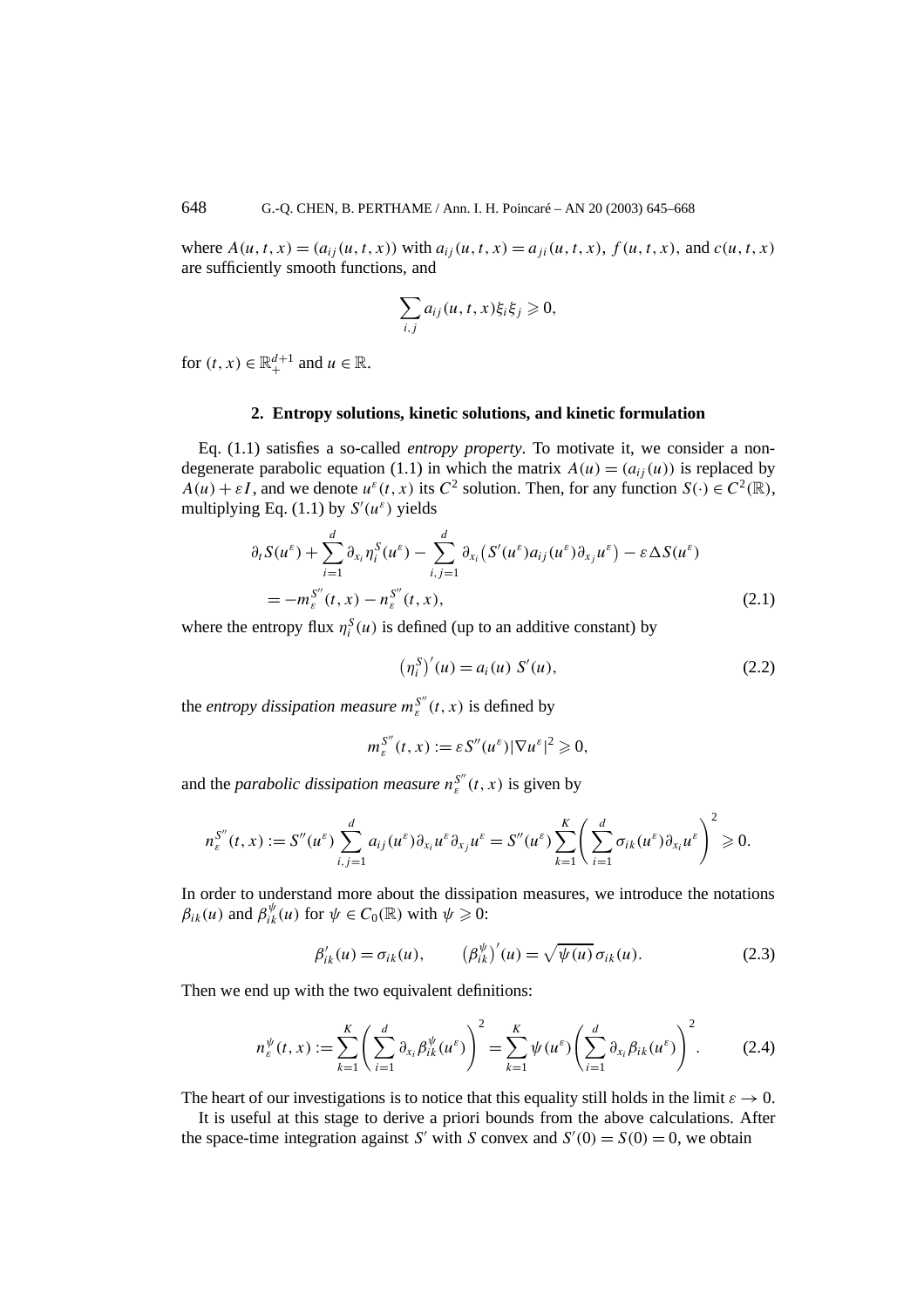$$
\int_{0}^{\infty} \int_{\mathbb{R}^{d}} (m_{\varepsilon}^{S''}(t, x) + n_{\varepsilon}^{S''}(t, x)) dt dx
$$
\n
$$
= \int_{0}^{\infty} \int_{\mathbb{R}^{d}} S''(u^{\varepsilon}) \left( \sum_{k=1}^{K} \left( \sum_{i=1}^{d} \partial_{x_{i}} \beta_{ik}(u^{\varepsilon}) \right)^{2} + \varepsilon |\nabla u^{\varepsilon}|^{2} \right) dt dx
$$
\n
$$
\leq \| S(u_{0}) \|_{L^{1}(\mathbb{R}^{d})} \leq \| S' \|_{L^{\infty}(\mathbb{R})} \| u_{0} \|_{L^{1}(\mathbb{R}^{d})}.
$$
\n(2.5)

The following convenient notations are deduced by the duality  $(C_0(\mathbb{R}); \mathcal{M}^1(\mathbb{R}))$ , which replace the exponent  $S''$  or  $\psi$ . Namely,

$$
m_{\varepsilon}^{\psi}(t,x) = \int_{\mathbb{R}} \psi(\xi) m_{\varepsilon}(t,x,\xi) d\xi, \qquad n_{\varepsilon}^{\psi}(t,x) = \int_{\mathbb{R}} \psi(\xi) n_{\varepsilon}(t,x,\xi) d\xi,
$$

with

$$
m_{\varepsilon}(t, x, \xi) = \delta(\xi - u^{\varepsilon})\varepsilon |\nabla u^{\varepsilon}|^2,
$$
  

$$
n_{\varepsilon}(t, x, \xi) = \delta(\xi - u^{\varepsilon}) \sum_{k=1}^{K} \left( \sum_{i=1}^{d} \partial_{x_i} \beta_{ik}(u^{\varepsilon}) \right)^2,
$$
 (2.6)

where  $\delta(\xi)$  is the Dirac mass concentrated at  $\xi = 0$ .

Then we can choose, as a limiting case for smoothness of the entropy  $S(u)$ , the function  $S(u) = (u - \xi)_+$  for the parameter  $\xi \ge 0$ , or  $S(u) = (u - \xi)_-$  for  $\xi \le 0$ , in (2.5), and we end up with  $\int_0^\infty \int_{\mathbb{R}^d} (m_{\varepsilon} + n_{\varepsilon})(t, x, \xi) dt dx \le \mu(\xi) \in L_0^\infty(\mathbb{R})$  (bounded functions that vanish at infinity)

$$
\mu(\xi) := \mathbb{1}_{\{\xi > 0\}} \|(u_0 - \xi)_+\|_{L^1(\mathbb{R}^d)} + \mathbb{1}_{\{\xi < 0\}} \|(u_0 - \xi)_-\|_{L^1(\mathbb{R}^d)}.
$$
\n(2.7)

Choosing  $S(u) = u^2/2$ , we also deduce from (2.5)

$$
\int_{0}^{\infty} \int_{\mathbb{R}^{d}} (m_{\varepsilon} + n_{\varepsilon})(t, x, \xi) dt dx d\xi
$$
\n
$$
= \int_{0}^{\infty} \int_{\mathbb{R}^{d}} \left( \sum_{k=1}^{K} \left( \sum_{i=1}^{d} \partial_{x_{i}} \beta_{ik}(u^{\varepsilon}) \right)^{2} + \varepsilon |\nabla u^{\varepsilon}|^{2} \right) dt dx \leq \frac{1}{2} ||u_{0}||_{L^{2}(\mathbb{R}^{d})}. \tag{2.8}
$$

As  $\varepsilon \to 0$ , passing to the limit with the above bounds and under the property that  $u^{\varepsilon}(t, x)$  converges strongly (see Section 7 below), we end up with the definition of *entropy solutions*.

DEFINITION 2.1. – *An entropy solution is a function*  $u(t, x) \in L^{\infty}([0, \infty) \times \mathbb{R}^d)$  *such that*

 $(i)$   $\sum_{i=1}^{d} \partial_{x_i} \beta_{ik} (u) \in L^2([0, \infty) \times \mathbb{R}^d)$ , for any  $k \in \{1, ..., K\};$ (ii) *for any function*  $\psi \in C_0(\mathbb{R})$  *with*  $\psi(u) \geq 0$  *and any*  $k \in \{1, \ldots, K\}$ ,

$$
\sum_{i=1}^{d} \partial_{x_i} \beta_{ik}^{\psi}(u) = \sqrt{\psi(u)} \sum_{i=1}^{d} \partial_{x_i} \beta_{ik}(u) \in L^2([0, \infty) \times \mathbb{R}^d), \tag{2.9}
$$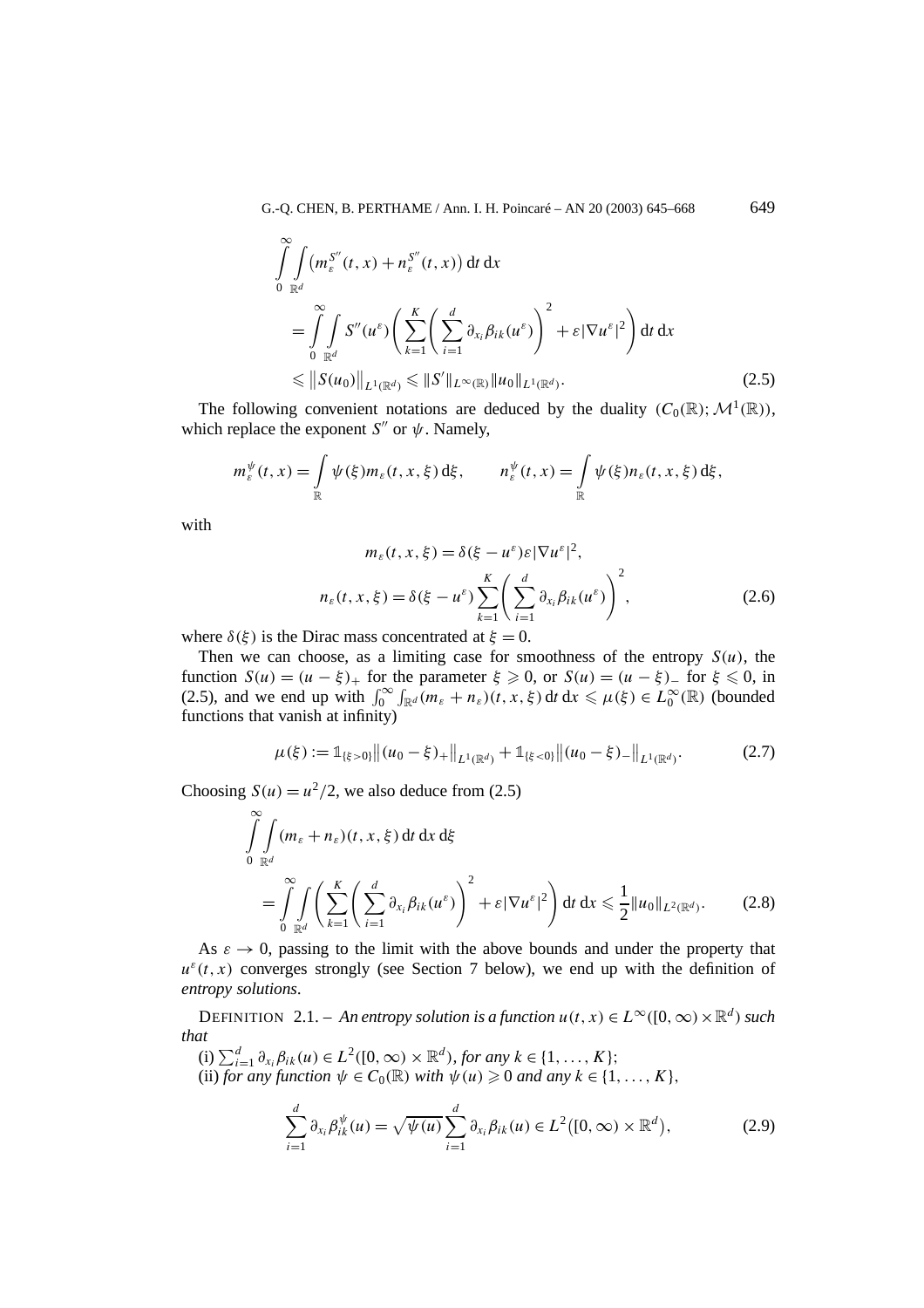*and*

$$
n^{\psi}(t, x) := \psi(u(t, x)) \sum_{k=1}^{K} \left( \sum_{i=1}^{d} \partial_{x_i} \beta_{ik}(u(t, x)) \right)^2
$$
  
= 
$$
\sum_{k=1}^{K} \left( \sum_{i=1}^{d} \partial_{x_i} \beta_{ik}^{\psi}(u(t, x)) \right)^2 a.e.;
$$
 (2.10)

(iii) *for any smooth function S(u), there exists an entropy dissipation measure m<sup>S</sup> (t, x) satisfying that*

$$
m^{S''}(t, x) = \int_{\mathbb{R}} S''(\xi) m(t, x, \xi) d\xi, \quad \text{with } m(t, x, \xi) \text{ a nonnegative measure,} \quad (2.11)
$$

*such that*

$$
\partial_t S(u) + \sum_{i=1}^d \partial_{x_i} \eta_i^S(u) - \sum_{i,j=1}^d \partial_{x_i} (a_{ij}(u) \partial_{x_j} S(u)) = -(m^{S''} + n^{S''}), \qquad (2.12)
$$

*in*  $\mathcal{D}'(\mathbb{R}^+ \times \mathbb{R}^d)$  *with initial data*  $S(u(t=0)) = S(u_0)$ *.* 

*Remark* 2.1. – Arguing as in (2.7), an entropy solution satisfies

$$
\int_{0}^{\infty} \int_{\mathbb{R}^d} (m+n)(t, x, \xi) dt dx \le \mu(\xi) \in L_0^{\infty}(\mathbb{R}).
$$
\n(2.13)

*Remark* 2.2. – The nonnegative parabolic defect measure  $n(t, x, \xi)$  for an entropy solution  $u(t, x)$  in Definition 2.1 is very simple and given by the following formula:

$$
n(t, x, \xi) = \delta(\xi - u(t, x)) \sum_{k=1}^{K} \left( \sum_{i=1}^{d} \partial_{x_i} \beta_{ik} (u(t, x)) \right)^2,
$$

in the usual sense. Also, the choice  $S(u) = u^2/2$  gives the *L*<sup>2</sup>-integrability of  $\sum_{i=1}^d \partial_{x_i} \beta_{ik}(u)$ ,  $1 \leq k \leq K$ , and yields another useful estimate, as in (2.8):

$$
\int_{0}^{\infty} \int_{\mathbb{R}^{d+1}} (m+n)(t, x, \xi) dt dx d\xi \leq \frac{1}{2} ||u_0||^2_{L^2(\mathbb{R}^d)},
$$
\n(2.14)

provided  $u_0 \in L^2(\mathbb{R}^d)$ .

*Remark* 2.3. – When we refer to distributional solutions here, we always mean that the initial data are included in the definition of solutions in the sense of distributions, when a test function does not vanish at  $t = 0$ . That is, a distributional solution  $u(t, x)$ satisfying (2.12) means that, for any test function  $\varphi \in \mathcal{D}([0,\infty) \times \mathbb{R}^d)$ ,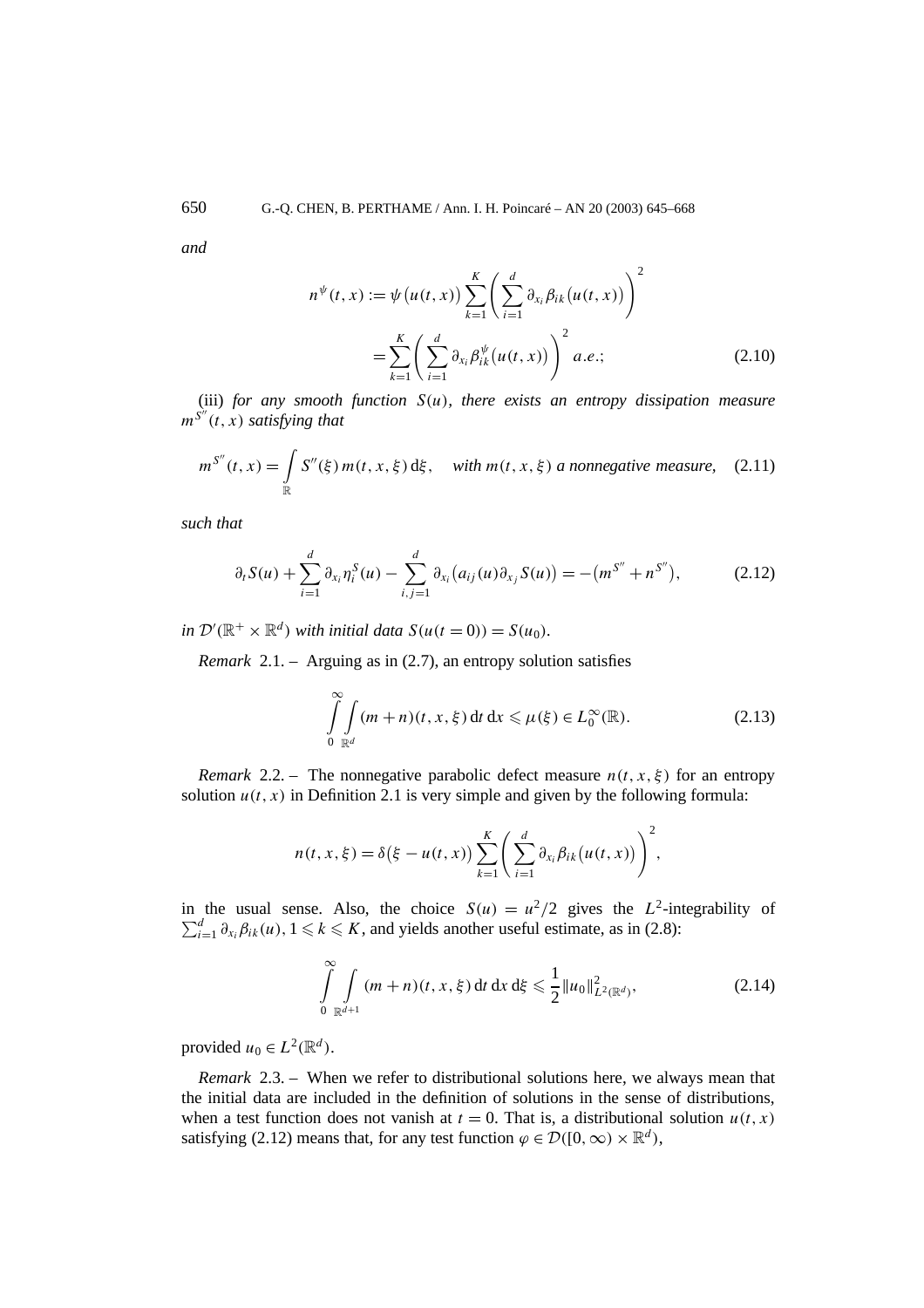$$
\int_{0}^{\infty} \int_{\mathbb{R}^d} \left( S(u) \partial_t \varphi + \eta^S(u) \cdot \nabla_x \varphi - \sum_{i,j=1}^d \alpha_{ij}^{S'}(u) \partial_{x_i x_j}^2 \varphi \right) dt dx
$$
  
= 
$$
\int_{0}^{\infty} \int_{\mathbb{R}^d} (m^{S''} + n^{S''}) \varphi dt dx - \int_{\mathbb{R}^d} S(u_0(x)) \varphi(0, x) dx,
$$

with  $(\alpha_{ij}^{S'})'(u) = S'(u)a_{ij}(u)$ . However, thanks to the chain rule which is postulated in the definition of entropy solutions, several possible variants for the second-order term are equivalent.

*Remark* 2.4. – The main ingredient in Definition 2.1 is the equality in (2.9), which is not always true for a function  $u(t, x)$ . Indeed, if  $\beta_{ik}(u)$  is discontinuous, this chain rule does not make sense even for any single term in the sums of (2.9). It is natural to assume the equality here because it keeps true in the limiting process  $u^{\epsilon}(t, x) \rightarrow u(t, x)$  strongly (see Section 7). In the case of a diagonal matrix  $a_{ij} = 0$  for  $i \neq j$ , this equality in (2.9) is always true and needs not be included in Definition 2.1. We refer to the appendix for a proof. Therefore, our theory also recovers the results of Carrillo [6] (and the extensions of [17,14]) and Chen and DiBenedetto [8] when the initial data are in  $L^1 \cap L^\infty$ .

On the other hand, we may factor out an  $S'(u)$  in the equation (2.12) and obtain a more precise kinetic formulation of nonlinear degenerate parabolic-hyperbolic equations of second-order with form (1.1). The new ingredient of this formulation is the identification of the kinetic defect measure  $m(t, x, \xi)$  and the degenerate parabolic defect measure  $n(t, x, \xi)$  in a precise manner, even in the region where  $u(t, x)$  is discontinuous and only in  $L<sup>1</sup>$ . Compare with the classical *kinetic formulation* for multidimensional hyperbolic conservation laws by Lions, Perthame and Tadmor in [19,20].

We introduce the kinetic function  $\chi$  on  $\mathbb{R}^2$ :

$$
\chi(\xi; u) = \begin{cases}\n+1 & \text{for } 0 < \xi < u, \\
-1 & \text{for } u < \xi < 0, \\
0 & \text{otherwise.}\n\end{cases}\n\tag{2.15}
$$

We notice that, if  $u \in L^{\infty}([0,\infty); L^{1}(\mathbb{R}^{d}))$ , then  $\chi(\xi;u) \in L^{\infty}([0,\infty); L^{1}(\mathbb{R}^{d+1}))$ .

The simple representation

$$
S(u) = \int_{\mathbb{R}} S'(\xi) \chi(\xi; u) d\xi
$$

leads to the following kinetic equation, which is equivalent to (2.12):

$$
\partial_t \chi(\xi; u) + a(\xi) \cdot \nabla_x \chi(\xi; u) - \sum_{i,j=1}^d a_{ij}(\xi) \partial_{x_i x_j}^2 \chi(\xi; u) = \partial_{\xi} (m+n)(t, x, \xi) \tag{2.16}
$$

in  $\mathcal{D}'(\mathbb{R}^+ \times \mathbb{R}^{d+1})$  with initial data

$$
\chi(\xi;u)|_{t=0}=\chi(\xi;u_0).
$$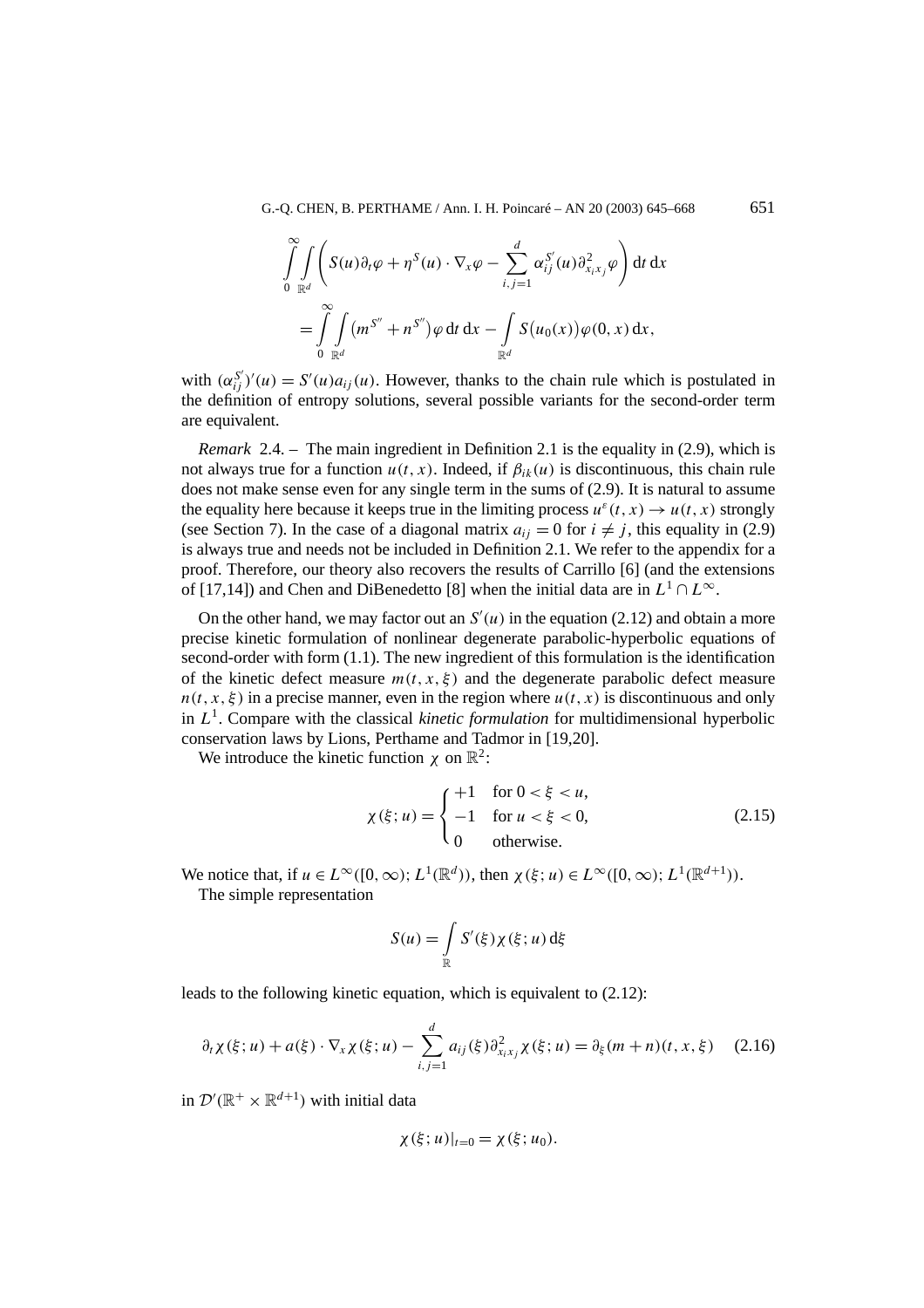We are now ready to define the *kinetic solutions*.

DEFINITION 2.2. – *A kinetic solution is a function*  $u(t, x) \in L^{\infty}([0, \infty); L^{1}(\mathbb{R}^{d}))$ *such that*

(i) *for any nonnegative*  $\psi \in \mathcal{D}(\mathbb{R})$  *and*  $k \in \{1, \ldots, K\}$ ,

$$
\sum_{i=1}^{d} \partial_{x_i} \beta_{ik}^{\psi}(u) \in L^2([0,\infty) \times \mathbb{R}^d);
$$
 (2.17)

(ii) *for any two nonnegative functions*  $\psi_1, \psi_2 \in \mathcal{D}(\mathbb{R})$ *,* 

$$
\sqrt{\psi_1(u(t,x))}\sum_{i=1}^d \partial_{x_i}\beta_{ik}^{\psi_2}(u(t,x)) = \sum_{i=1}^d \partial_{x_i}\beta_{ik}^{\psi_1\psi_2}(u(t,x))\ a.e.;\tag{2.18}
$$

(iii) *Eq.* (2.16) *holds in*  $\mathcal{D}'$ *, for some nonnegative measures*  $m(t, x, \xi)$  *and*  $n(t, x, \xi)$ *, where*  $n(t, x, \xi)$  *is defined by* 

$$
\int_{\mathbb{R}} \psi(\xi) n(t, x, \xi) d\xi = \sum_{k=1}^{K} \left( \sum_{i=1}^{d} \partial_{x_i} \beta_{ik}^{\psi} (u(t, x)) \right)^2, \quad \text{for any } \psi \in \mathcal{D}(\mathbb{R}) \text{ with } \psi \ge 0;
$$
\n(2.19)

(iv) *the following inequality is satisfied*:

$$
\int_{0}^{\infty} \int_{\mathbb{R}^d} (m+n)(t, x, \xi) dt dx \le \mu(\xi) \in L_0^{\infty}(\mathbb{R}).
$$
\n(2.20)

This notion of *kinetic solutions* applies to more general situations than that of entropy solutions. The advantage is that the kinetic equation is well defined even though the macroscopic fluxes  $\eta^s(u)$  are not locally integrable so that  $L^1$  is a natural space on which kinetic solutions are posed. In the purely hyperbolic case, a full  $L^1$ -theory has been developed in Perthame [22]. This approach also covers the so-called renormalized solutions used in the context of hyperbolic scalar conservation laws by Bénilan, Carrillo, and Wittbold [1].

*Remark* 2.5. – Any entropy solution is a kinetic solution. Our uniqueness result implies that any kinetic solution in  $L^\infty$  must be an entropy solution. Therefore, the two notions are equivalent for solutions in  $L^\infty$ , although the notion of kinetic solutions is more general.

*Remark* 2.6. – The degenerate parabolic defect measure  $n(t, x, \xi)$  is no longer defined by the simple formula in Remark 2.2 since  $\sum_{i=1}^{d} \partial_{x_i} \beta_{ik}(u)$  does not belong to  $L^2([0,\infty) \times \mathbb{R}^d)$  in general because (2.14) does not apply. In fact, the only a priori bound used here is that of (2.13) which is also expressed in Remark 2.1 as a corollary of Definition 2.1. The explicit expression in terms of  $u_0(x)$  for  $\mu(\xi)$  in (2.7) is not fundamental, and the useful information is that  $\mu(\xi)$  is bounded and vanishes at infinity.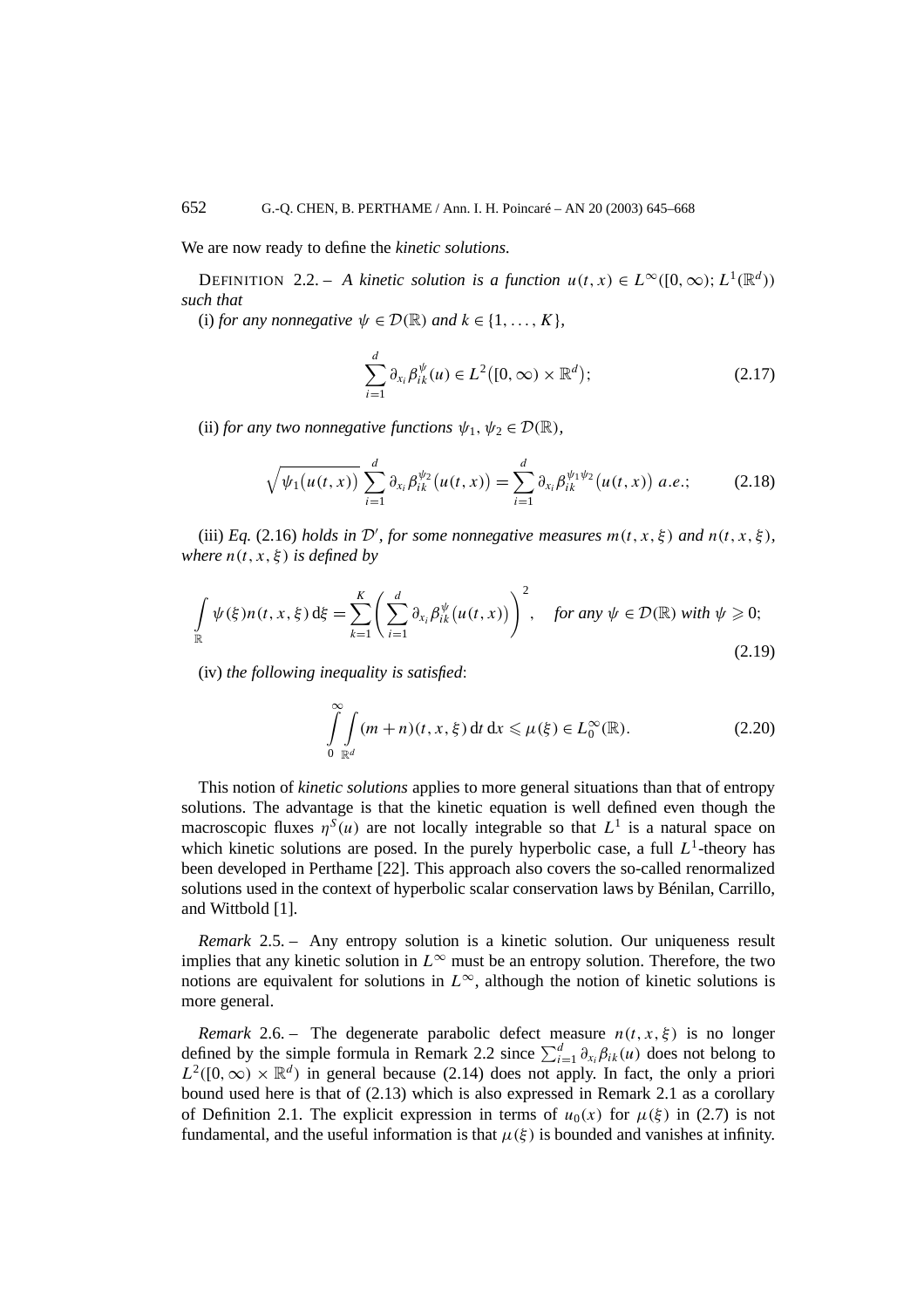#### **3. Contraction proof: formal**

In this section, we give a formal proof for the contraction property of kinetic solutions, i.e., part (ii) of Theorem 1.1, which takes the advantage of the precise kinetic formulation (2.15)–(2.20). We will make the proof rigorous in Sections 4–6.

Consider two solutions  $u(t, x)$  and  $v(t, x)$ . Denote by  $p(t, x, \xi)$  the kinetic defect measure and by

$$
q(t, x, \xi) := \delta(\xi - v(t, x)) \sum_{k=1}^{K} \left( \sum_{i=1}^{d} \partial_{x_i} \beta_{ik} (v(t, x)) \right)^2, \tag{3.1}
$$

the parabolic defect measure, which are associated with  $v(t, x)$ . Then our proof consists in using the following microscopic contraction functional introduced in [21,22]:

$$
Q(t, x, \xi) = |\chi(\xi; u(t, x))| + |\chi(\xi; v(t, x))| - 2\chi(\xi; u(t, x))\chi(\xi; v(t, x)) \ge 0. \tag{3.2}
$$

It is useful for deriving a contraction principle since

$$
\int_{\mathbb{R}^d} Q(t, x, \xi) \, \mathrm{d}\xi = \big| u(t, x) - v(t, x) \big|.
$$

The point is to justify the following identities. Firstly,

$$
\partial_t |\chi(\xi; u(t, x))| + a(\xi) \cdot \nabla_x |\chi(\xi; u(t, x))| - \sum_{i,j=1}^d \partial_{x_i x_j}^2 (a_{ij}(\xi) |\chi(\xi; u(t, x))|)
$$
  
= sgn(\xi) \partial\_{\xi} (m+n)(t, x, \xi),

which yields

$$
\frac{\mathrm{d}}{\mathrm{d}t} \int\limits_{\mathbb{R}^{d+1}} \left| \chi \left( \xi; u(t, x) \right) \right| \mathrm{d}x \, \mathrm{d}\xi = -2 \int\limits_{\mathbb{R}^d} (m+n)(t, x, 0) \, \mathrm{d}x.
$$

A similar identity holds for  $v(t, x)$ .

Secondly, we compute

$$
\frac{d}{dt} \int_{\mathbb{R}^{d+1}} \chi(\xi; u(t, x)) \chi(\xi; v(t, x)) dx d\xi
$$
\n
$$
+ 2 \int_{\mathbb{R}^{d+1}} \sum_{i,j=1}^d a_{ij}(\xi) \partial_{x_i} \chi(\xi; u(t, x)) \partial_{x_j} \chi(\xi; v(t, x)) dx d\xi
$$
\n
$$
= \int_{\mathbb{R}^{d+1}} ((m+n)(t, x, \xi) (\delta(\xi - v(t, x)) - \delta(\xi))
$$
\n
$$
+ (p+q)(t, x, \xi) (\delta(\xi - u(t, x)) - \delta(\xi)) dx d\xi.
$$

Then, we have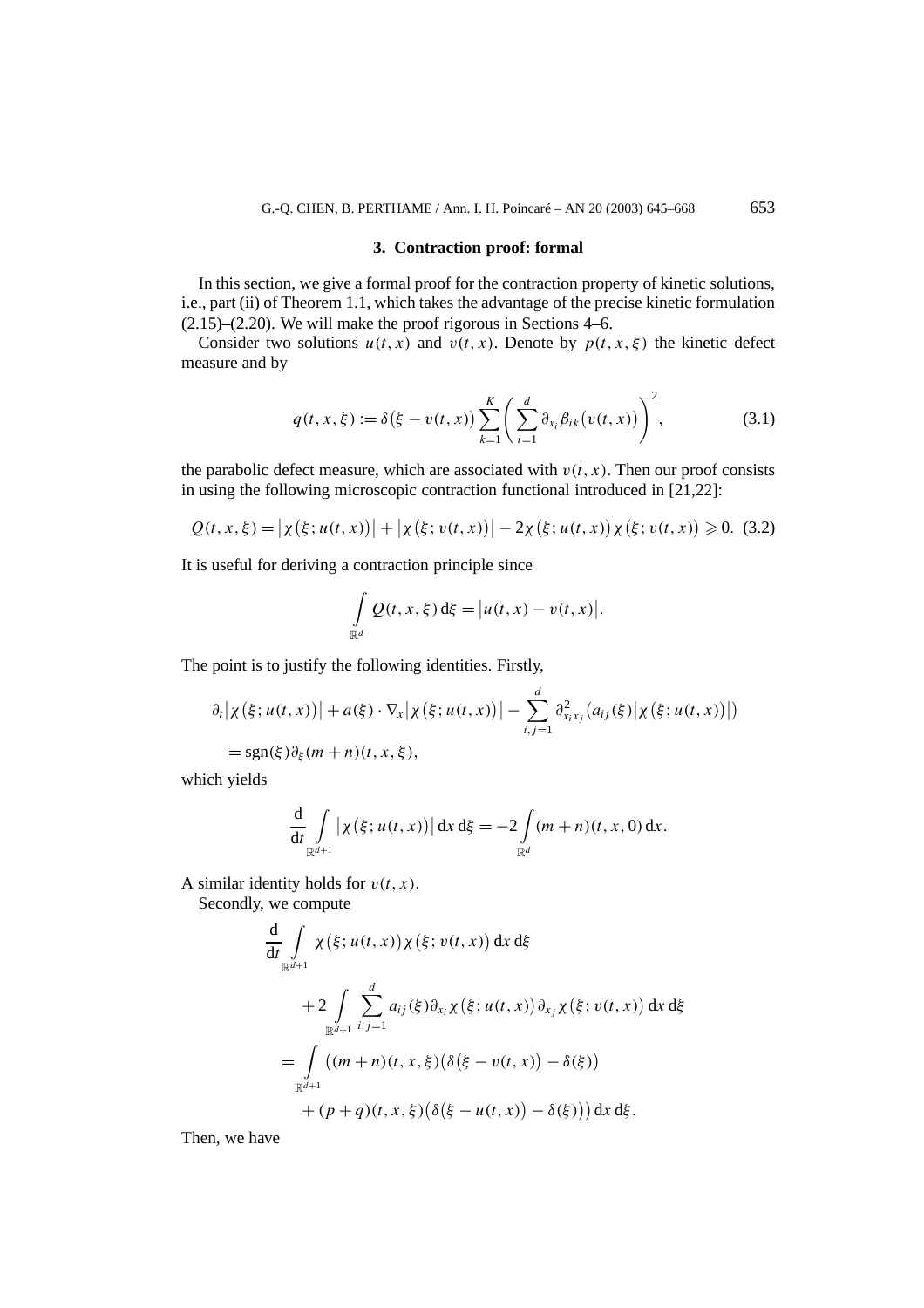$$
\frac{d}{dt} \int_{\mathbb{R}^{d+1}} Q(t, x, \xi) dx d\xi
$$
\n
$$
= 4 \int_{\mathbb{R}^{d+1}} \sum_{i,j=1}^{d} a_{ij}(\xi) \partial_{x_i} \chi(\xi; u(t, x)) \partial_{x_j} \chi(\xi; v(t, x)) dx d\xi
$$
\n
$$
- 2 \int_{\mathbb{R}^{d+1}} ((m+n)(t, x, \xi) \delta(\xi - v(t, x)) + (p+q)(t, x, \xi) \delta(\xi - u(t, x))) dx d\xi
$$
\n
$$
\leq 4 \int_{\mathbb{R}^{d+1}} \sum_{i,j=1}^{d} a_{ij}(\xi) \partial_{x_i} u(t, x) \partial_{x_j} v(t, x) \delta(\xi - u(t, x)) \delta(\xi - v(t, x)) dx d\xi
$$
\n
$$
- 2 \int_{\mathbb{R}^{d+1}} (n(t, x, \xi) \delta(\xi - v(t, x)) + q(t, x, \xi) \delta(\xi - u(t, x))) dx d\xi,
$$

since  $m(t, x, \xi)$  and  $p(t, x, \xi)$  are nonnegative.

It remains to notice that, using Remark 2.2 and (3.1), we still have, very formally,

$$
\int_{\mathbb{R}^{d+1}} (n(t, x, \xi) \delta(\xi - v(t, x)) + q(t, x, \xi) \delta(\xi - u(t, x))) dx d\xi
$$
\n
$$
= \sum_{k=1}^{K} \int_{\mathbb{R}^{d+1}} \delta(\xi - u(t, x)) \delta(\xi - v(t, x))
$$
\n
$$
\times \left( \left( \sum_{i=1}^{d} \partial_{x_i} \beta_{ik}(u(t, x)) \right)^2 + \left( \sum_{i=1}^{d} \partial_{x_i} \beta_{ik}(v(t, x)) \right)^2 \right) dx d\xi
$$
\n
$$
\geq 2 \sum_{k=1}^{K} \int_{\mathbb{R}^{d+1}} \delta(\xi - u(t, x)) \delta(\xi - v(t, x))
$$
\n
$$
\times \left( \sum_{i=1}^{d} \partial_{x_i} \beta_{ik}(u(t, x)) \right) \left( \sum_{j=1}^{d} \partial_{x_j} \beta_{jk}(v(t, x)) \right) dx d\xi
$$
\n
$$
= 2 \sum_{k=1}^{K} \sum_{i,j=1}^{d} \int_{\mathbb{R}^{d+1}} \delta(\xi - u(t, x)) \delta(\xi - v(t, x)) \sigma_{ik}(u(t, x))
$$
\n
$$
\times \sigma_{jk}(v(t, x)) \partial_{x_i} u(t, x) \partial_{x_j} v(t, x) dx d\xi
$$
\n
$$
= 2 \sum_{i,j=1}^{d} \int_{\mathbb{R}^{d+1}} a_{ij}(\xi) \partial_{x_i} u(t, x) \partial_{x_j} u(t, x) \delta(\xi - u(t, x)) \delta(\xi - v(t, x)) dx d\xi.
$$

Therefore, we end up with

$$
\frac{\mathrm{d}}{\mathrm{d}t} \int\limits_{\mathbb{R}^{d+1}} Q(t, x, \xi) \,\mathrm{d}x \,\mathrm{d}\xi \leq 0,
$$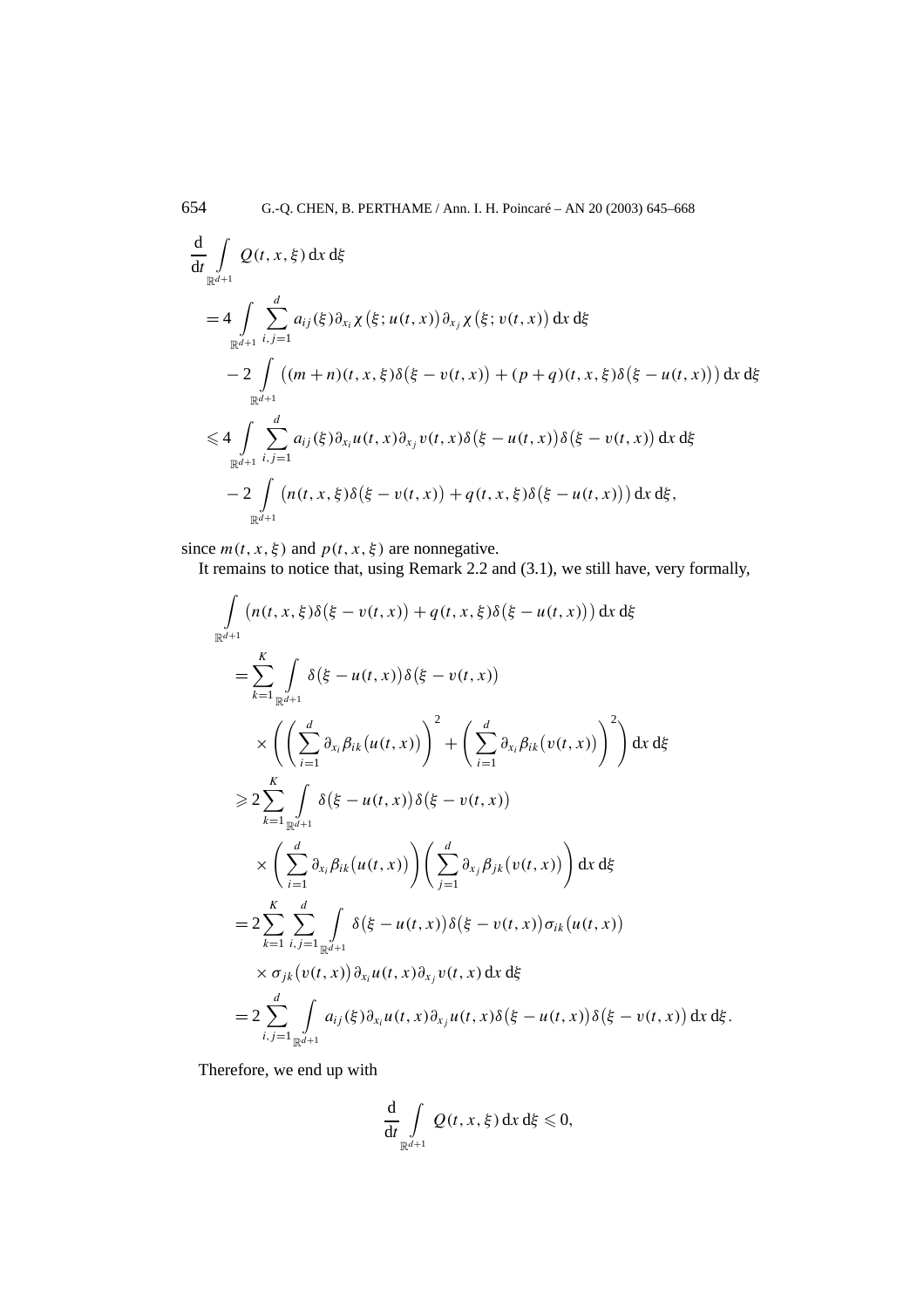which implies that  $||u(t) - v(t)||_{L^1(\mathbb{R}^d)}$  is non-increasing. This concludes the contraction property (1.5).

#### **4. Contraction proof: rigorous**

To make the proof rigorous, the above argument requires to regularize the linear kinetic equation  $(2.16)$  by convolution; This is the first step, in which all notations are also introduced. Then we analyze separately the different terms in the microscopic contraction functional, which requires several steps.

*Step* 1*. Regularization.* We set  $\varepsilon = (\varepsilon_1, \varepsilon_2)$ ,  $\varepsilon_1$  for the forward time regularization and  $\varepsilon_2$  for the space regularization, and we define

$$
\varphi_{\varepsilon}(t,x) = \frac{1}{\varepsilon_1} \varphi_1\bigg(\frac{t}{\varepsilon_1}\bigg) \frac{1}{\varepsilon_2^d} \varphi_2\bigg(\frac{x}{\varepsilon_2}\bigg),
$$

where  $\varphi_j \geq 0$ ,  $j = 1, 2$ , denote the normalized regularizing kernels with  $\int \varphi_j = 1$ , supp $(\varphi_1) \subset (-1, 0)$  in order to allow the time regularization.

Next, we use the notations

$$
\chi := \chi(t, x, \xi) = \chi(\xi; u(t, x)), \qquad \tilde{\chi} := \tilde{\chi}(\xi; t, x) = \chi(\xi; v(t, x)),
$$
  

$$
\chi_{\varepsilon} := \chi_{\varepsilon}(t, x, \xi) = (\chi *_{(t, x)} \varphi_{\varepsilon})(t, x, \xi), \qquad \tilde{\chi}_{\varepsilon} := \tilde{\chi}_{\varepsilon}(t, x, \xi) = (\tilde{\chi} *_{(t, x)} \varphi_{\varepsilon})(t, x, \xi),
$$

and, similarly,

$$
m_{\varepsilon} := m *_{(t,x)} \varphi_{\varepsilon}, \qquad p_{\varepsilon} := p *_{(t,x)} \varphi_{\varepsilon}, \qquad n_{\varepsilon} := n *_{(t,x)} \varphi_{\varepsilon}, \qquad q_{\varepsilon} := q *_{(t,x)} \varphi_{\varepsilon},
$$

where  $*_{(t,x)}$  denotes the convolution in time and space. We also need a further regularization in *ξ* with smoothing kernel  $\psi_{\delta}(\xi) = \frac{1}{\delta} \psi(\frac{\xi}{\delta})$  and use the notation

$$
\chi_{\varepsilon,\delta}:=\chi_{\varepsilon}\ast\psi_{\delta}.
$$

Finally, we need a  $\xi$ -truncation  $K_R(\xi)$ , which is a smooth nonnegative function with bounded support. That is,  $K_R(\xi) = K(\xi/R) \rightarrow 1$ , as  $R \rightarrow \infty$ , with

$$
0 \leq K(\xi) \leq 1 \quad \text{for } \xi \in (-\infty, \infty),
$$
  
\n
$$
K(\xi) = 1 \quad \text{for } |\xi| \leq 1/2,
$$
  
\n
$$
K(\xi) = 0 \quad \text{for } |\xi| \geq 1.
$$

The destiny of these parameters is that  $\delta \to 0$  first,  $R \to \infty$  second, and  $\varepsilon \to 0$  finally. The results we will show indicate that the contraction property holds even for any fixed parameter *ε*, which is an interesting phenomenon. Indeed, for any regularized microscopic contraction functional:

$$
Q_{\varepsilon}(t, x, \xi) = |\chi_{\varepsilon}| + |\tilde{\chi}_{\varepsilon}| - 2\chi_{\varepsilon} \tilde{\chi}_{\varepsilon} \geqslant 0, \tag{4.1}
$$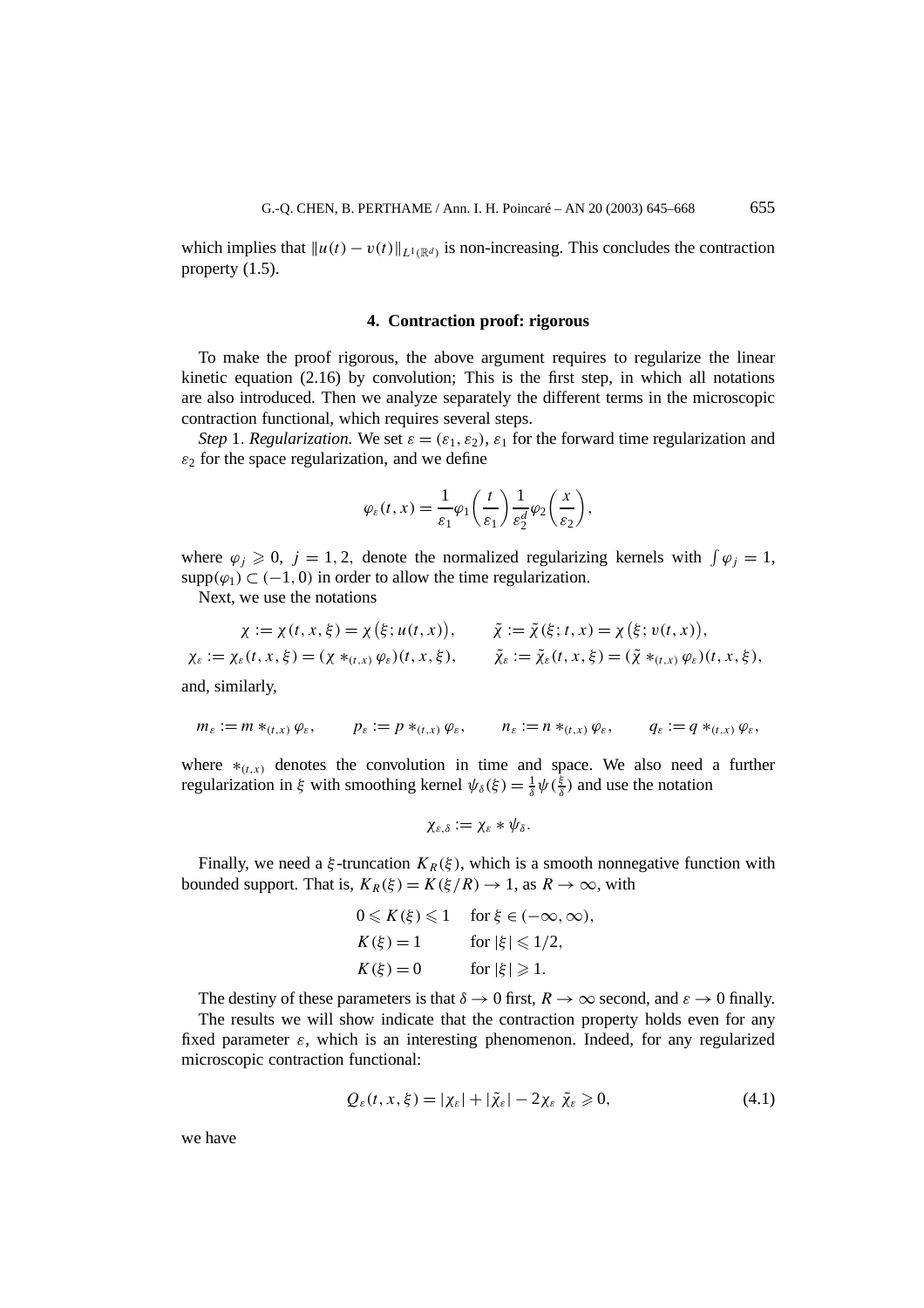PROPOSITION 4.1. – *Under the assumptions of Theorem* 1.1*,*

$$
\frac{\mathrm{d}}{\mathrm{d}t}\int\limits_{\mathbb{R}^{d+1}}\mathcal{Q}_{\varepsilon}(t,x,\xi)\,\mathrm{d}x\,\mathrm{d}\xi\leqslant 0.
$$

Notice that, by convolution, we obtain

$$
\partial_t \chi_{\varepsilon} + a(\xi) \cdot \nabla_x \chi_{\varepsilon} - \sum_{i,j=1}^d \partial_{x_i x_j}^2 (a_{ij}(\xi) \chi_{\varepsilon}) = \partial_{\xi} (m_{\varepsilon} + n_{\varepsilon}) (t, x, \xi), \tag{4.2}
$$

$$
\partial_t \tilde{\chi}_{\varepsilon} + a(\xi) \cdot \nabla_x \tilde{\chi}_{\varepsilon} - \sum_{i,j=1}^d \partial_{x_i x_j}^2 (a_{ij}(\xi) \tilde{\chi}_{\varepsilon}) = \partial_{\xi} (p_{\varepsilon} + q_{\varepsilon}) (t, x, \xi) \tag{4.3}
$$

in  $\mathcal{D}'((0,\infty) \times \mathbb{R}^{d+1})$ , where the initial data are inessential at this stage.

*Step* 2*. First terms of the contraction functional.* From the space and time regularity of  $\chi_{\varepsilon}$ , we deduce that  $(m_{\varepsilon} + n_{\varepsilon})(t, x, \xi)$  is locally Lipschitz continuous in  $\xi$ . Furthermore, multiplying (4.2) by  $sgn(\xi)$ , we find

$$
\frac{\mathrm{d}}{\mathrm{d}t} \int\limits_{\mathbb{R}^{d+1}} \left| \chi_{\varepsilon}(\xi; t, x) \right| \mathrm{d}x \, \mathrm{d}\xi = -2 \int\limits_{\mathbb{R}^d} (m_{\varepsilon} + n_{\varepsilon})(t, x, 0) \, \mathrm{d}x. \tag{4.4}
$$

Similarly,

$$
\frac{\mathrm{d}}{\mathrm{d}t} \int\limits_{\mathbb{R}^{d+1}} |\tilde{\chi}_{\varepsilon}(\xi; t, x)| \,\mathrm{d}x \,\mathrm{d}\xi = -2 \int\limits_{\mathbb{R}^d} (p_{\varepsilon} + q_{\varepsilon})(t, x, 0) \,\mathrm{d}x. \tag{4.5}
$$

*Step* 3*. Quadratic term of the contraction functional.* Analyzing the quadratic term requires a further *ξ* -regularization. We write

$$
\partial_t \chi_{\varepsilon,\delta} + a(\xi) \cdot \nabla_x \chi_{\varepsilon,\delta} - \sum_{i,j=1}^d \partial_{x_i x_j}^2 ((a_{ij}(\xi) \chi_{\varepsilon}) * \psi_{\delta}) = \partial_{\xi} ((m_{\varepsilon} + n_{\varepsilon}) * \psi_{\delta}) + R_1^u,
$$

with

$$
R^u = R_1^u(t, x, \xi) := \text{div}_x\big(a(\xi)(\chi_{\varepsilon} * \psi_{\delta}) - \big(a(\xi)\chi_{\varepsilon}\big) * \psi_{\delta}\big).
$$

A similar equation holds for  $\tilde{\chi}_{\varepsilon,\delta}$ . Therefore, a direct combination gives

$$
\partial_t (\tilde{\chi}_{\varepsilon,\delta} \chi_{\varepsilon,\delta} K_R(\xi)) + K_R(\xi) a(\xi) \cdot \nabla_x (\tilde{\chi}_{\varepsilon,\delta} \chi_{\varepsilon,\delta}) - K_R(\xi) \tilde{\chi}_{\varepsilon,\delta} \sum_{i,j=1}^d \partial_{x_i x_j}^2 ((a_{ij}(\xi) \chi_{\varepsilon}) * \psi_{\delta})
$$
  
\n
$$
- K_R(\xi) \chi_{\varepsilon,\delta} \sum_{i,j=1}^d \partial_{x_i x_j}^2 ((a_{ij}(\xi) \tilde{\chi}_{\varepsilon}) * \psi_{\delta})
$$
  
\n
$$
= \tilde{\chi}_{\varepsilon,\delta} K_R(\xi) \partial_{\xi} ((m_{\varepsilon} + n_{\varepsilon}) * \psi_{\delta}) + \tilde{\chi}_{\varepsilon,\delta} K_R(\xi) R_1^u + \chi_{\varepsilon,\delta} K_R(\xi) \partial_{\xi} ((p_{\varepsilon} + q_{\varepsilon}) * \psi_{\delta})
$$
  
\n
$$
+ \chi_{\varepsilon,\delta} K_R(\xi) R_1^v.
$$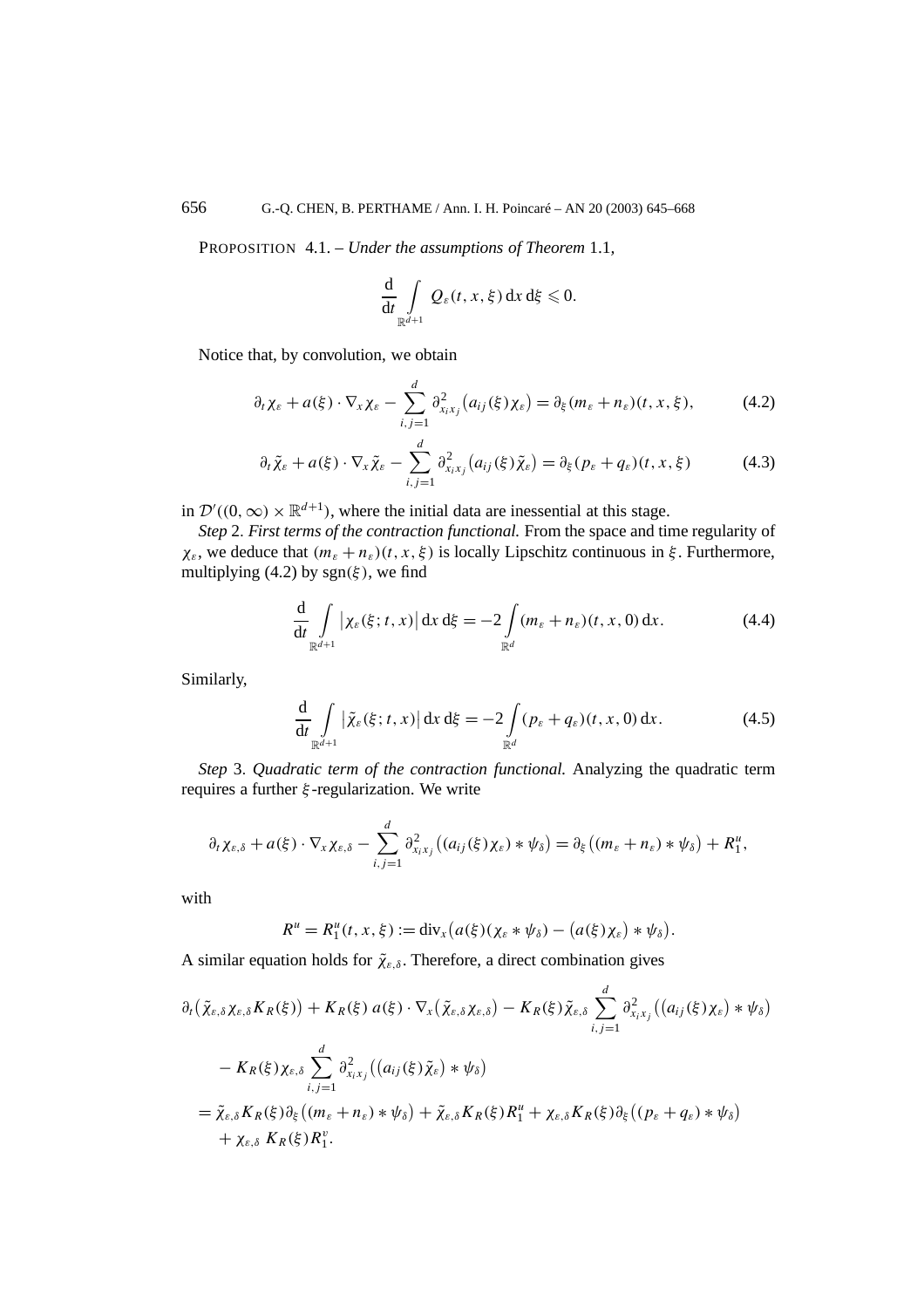After integration, we obtain

$$
\frac{\mathrm{d}}{\mathrm{d}t} \int\limits_{\mathbb{R}^{d+1}} \tilde{\chi}_{\varepsilon,\delta} \chi_{\varepsilon,\delta} K_R(\xi) \,\mathrm{d}x \,\mathrm{d}\xi = \sum_{l=1}^3 \mathcal{R}_l(t) + \sum_{l=4}^7 \bigl(\mathcal{R}_l(t) + \mathcal{R}'_l(t)\bigr),\tag{4.6}
$$

where  $R_l$  are defined as follows:

$$
\mathcal{R}_1(t) = \int\limits_{\mathbb{R}^{d+1}} K_R(\xi) \left( \tilde{\chi}_{\varepsilon,\delta} R_1^u + \chi_{\varepsilon,\delta} R_1^v \right) dx d\xi, \tag{4.7}
$$

$$
\mathcal{R}_2(t) = -2 \int\limits_{\mathbb{R}^{d+1}} K_R(\xi) \sum_{k=1}^K \sum_{i,j=1}^d \partial_{x_i} \big( (\sigma_{ik} \chi_{\varepsilon}) * \psi_{\delta} \big) \partial_{x_j} \big( (\sigma_{jk} \tilde{\chi}_{\varepsilon}) * \psi_{\delta} \big) \, \mathrm{d}x \, \mathrm{d}\xi, \tag{4.8}
$$

$$
\mathcal{R}_3(t) = -\int_{\mathbb{R}^{d+1}} K_R(\xi) \psi_\delta(\xi) \left( (m_\varepsilon + n_\varepsilon) * \psi_\delta + (p_\varepsilon + q_\varepsilon) * \psi_\delta \right) dx d\xi, \qquad (4.9)
$$
  

$$
\mathcal{R}_4(t) = \int K_R(\xi) \sum_{i=1}^d \left( -\partial_{x_i} \tilde{\chi}_{\varepsilon,\delta} \partial_{x_i} \left( (a_{ij}(\xi) \chi_\varepsilon) * \psi_\delta \right) \right)
$$

$$
0 = \int_{\mathbb{R}^{d+1}} K_R(\xi) \sum_{i,j=1} (-\partial_{x_i} \tilde{\chi}_{\varepsilon,\delta} \partial_{x_j} ((a_{ij}(\xi) \chi_{\varepsilon}) * \psi_{\delta}) + \partial_{x_j} (\sigma_{jk}(\xi) \chi_{\varepsilon,\delta} * \psi_{\delta}) \partial_{x_i} ((\sigma_{ik}(\xi) \tilde{\chi}_{\varepsilon}) * \psi_{\delta})) \, dx \, d\xi.
$$

The term  $\mathcal{R}_5(t)$  comes from integration by parts in  $\xi$  and the following equality:

$$
\partial_{\xi} \chi_{\varepsilon,\delta} = \psi_{\delta}(\xi) - \delta(\xi - u) *_{(t,x,\xi)} (\varphi_{\varepsilon} \psi_{\delta}),
$$

that is, taking into account  $\mathcal{R}_3(t)$ ,

$$
\mathcal{R}_5(t) = -\int\limits_{\mathbb{R}^{d+1}} K'_R(\xi) \tilde{\chi}_{\varepsilon,\delta} \big( (m_\varepsilon + n_\varepsilon) * \psi_\delta \big) \, \mathrm{d}x \, \mathrm{d}\xi. \tag{4.10}
$$

Also,

$$
\mathcal{R}_6(t) = \int\limits_{\mathbb{R}^{d+1}} K_R(\xi) \big( \delta(\xi - v) *_{(t,x,\xi)} (\varphi_\varepsilon \psi_\delta) \big) (n_\varepsilon * \psi_\delta) \, dx \, d\xi, \tag{4.11}
$$

$$
\mathcal{R}_7(t) = \int\limits_{\mathbb{R}^{d+1}} K_R(\xi) \big( \delta(\xi - v) *_{(t,x,\xi)} (\varphi_\varepsilon \psi_\delta) \big) (m_\varepsilon * \psi_\delta) \, dx \, d\xi. \tag{4.12}
$$

The terms  $\mathcal{R}'_l(t)$ ,  $4 \leq l \leq 7$ , denote the symmetric terms of  $\mathcal{R}_l(t)$ ,  $4 \leq l \leq 7$ , respectively, where  $u(t, x)$  is replaced by  $v(t, x)$ .

*Step* 4*. Estimates of the error terms*. Our goal is now to estimate these error terms in the following two lemmas.

LEMMA 4.1. – *For any*  $1 \leq p < \infty$ *, when*  $\delta \to 0$ *,* 

$$
\mathcal{R}_1(t), \ \mathcal{R}_4(t), \ \mathcal{R}_4'(t) \to 0, \quad L_{\text{loc}}^p(\mathbb{R}_+), \tag{4.13}
$$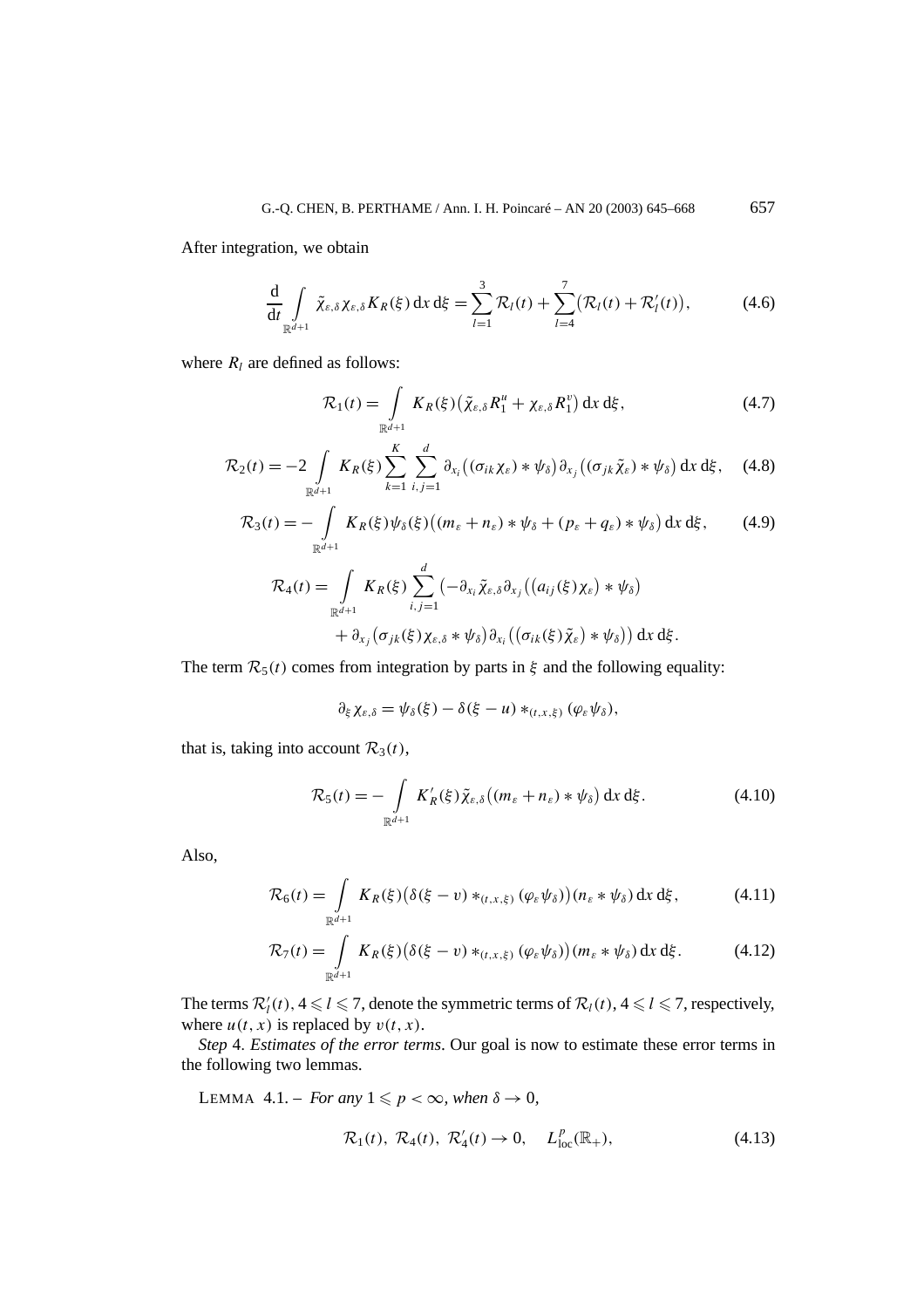*and*

$$
\mathcal{R}_3(t) \to \int\limits_{\mathbb{R}^d} (m_{\varepsilon} + n_{\varepsilon})(t, x, 0) \, \mathrm{d}x + \int\limits_{\mathbb{R}^d} (p_{\varepsilon} + q_{\varepsilon})(t, x, 0) \, \mathrm{d}x, \quad L^p_{\text{loc}}(\mathbb{R}_+). \tag{4.14}
$$

*In addition, when*  $\delta \rightarrow 0$  *first and*  $R \rightarrow \infty$  *second,* 

$$
\mathcal{R}_5(t), \ \mathcal{R}'_5(t) \to 0, \quad \text{in } L^p_{\text{loc}}(\mathbb{R}_+). \tag{4.15}
$$

*Furthermore, for any ε, δ, R,*

$$
\mathcal{R}_7(t), \ \mathcal{R}_7'(t) \ge 0, \quad \text{for any } t \in (0, \infty). \tag{4.16}
$$

It remains to estimate the remaining terms which are more difficult to handle and contain the actual cancellation which motivates our kinetic formulation with the introduction of the parabolic defect measure  $n(t, x, \xi)$ .

LEMMA 4.2. – *For any ε, δ, R,*

$$
\mathcal{R}_2(t) + \mathcal{R}_6(t) + \mathcal{R}_6'(t) \ge 0, \quad \text{for any } t \in (0, \infty). \tag{4.17}
$$

Lemma 4.1 is proved in Section 6.1. Lemma 4.2 is proved in Section 6.2 for entropy solutions (the easier case) and in Section 6.3 for kinetic solutions.

*Step* 5*. Contraction property.* With Lemmas 4.1 and 4.2, we can now conclude the contraction proof. As a consequence of the above lemmas, we can pass to the limit as  $\delta \to 0$  first and  $R \to \infty$  second in (4.4), (4.5), and (4.6). Adding (4.4), (4.5), and substracting twice (4.6) yields

$$
\frac{\mathrm{d}}{\mathrm{d}t}\int\limits_{\mathbb{R}^{d+1}}\left(|\chi_{\varepsilon}|+|\tilde{\chi}_{\varepsilon}|-2\tilde{\chi}_{\varepsilon}\chi_{\varepsilon}\right)\mathrm{d}x\,\mathrm{d}\xi\leqslant 0.
$$

This complete the proof of Proposition 4.1.

Since, when  $\varepsilon \to 0$ ,

$$
\int_{\mathbb{R}^{d}} |u(t) - v(t)| dx
$$
\n
$$
= \int_{\mathbb{R}^{d+1}} (|\chi(\xi; u(t, x))| + |\chi(\xi; v(t, x))| - 2\chi(\xi; u(t, x))\chi(\xi; v(t, x))) dx d\xi,
$$

we conclude the contraction property, that is,

$$
\int\limits_{\mathbb{R}^d}\bigl|u(t)-v(t)\bigr|\,\mathrm{d} x
$$

is non-increasing in  $t > 0$ . The full result (ii) of Theorem 1.1 is therefore proved after using (i) which is proved below.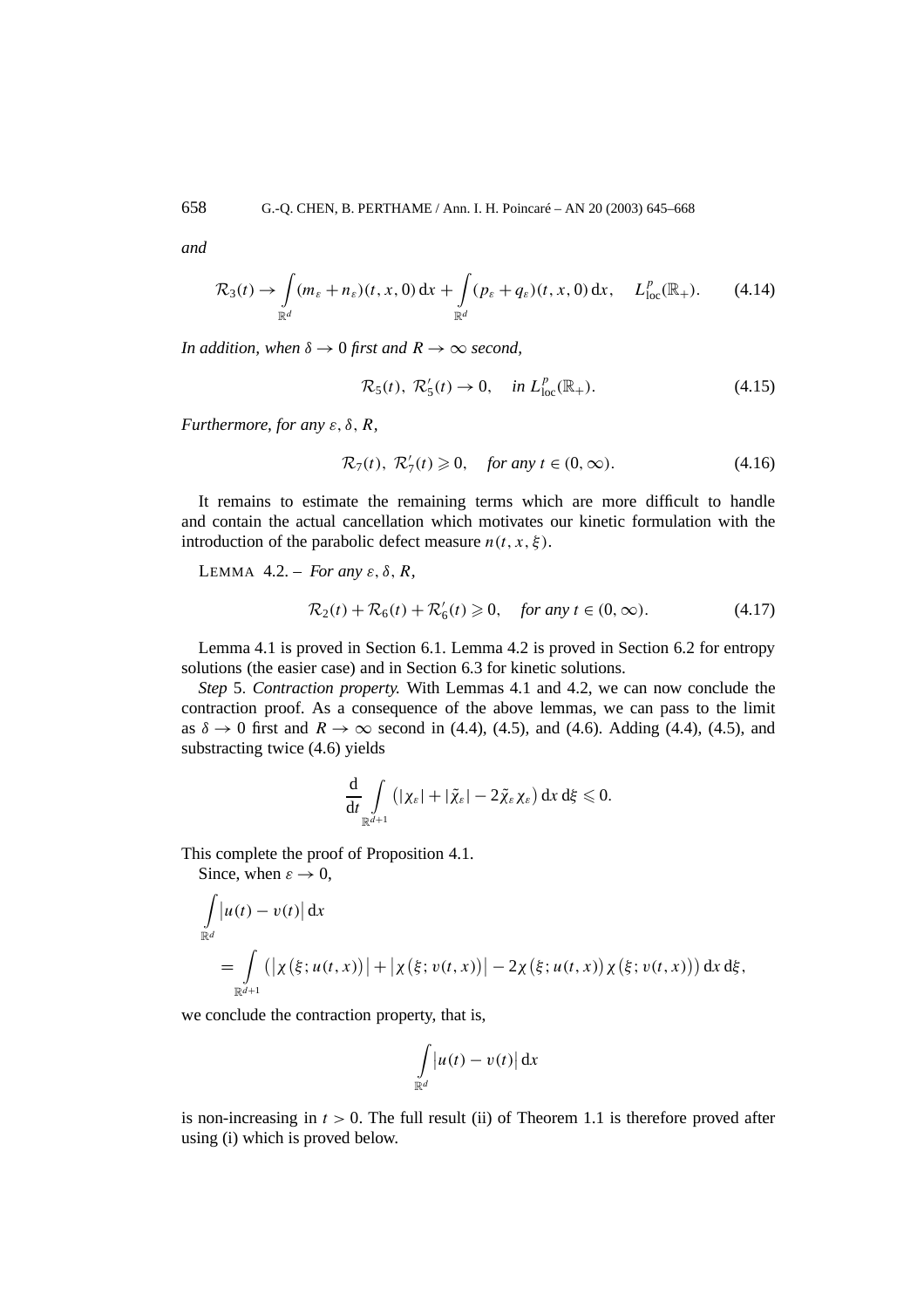## **5.** Continuity at  $t = 0$  and  $L^1$ -stability

In order to obtain the  $L^1$ -stability (1.5), it remains to prove the initial time continuity statement (i) in Theorem 1.1. The proof, first due to [13] in the hyperbolic case, is based on the use of the initial data for all entropies in the weak form of Eq. (2.12). At the kinetic level, it amounts to say that  $\chi(\xi; u(t, x))$  achieves the initial data  $\chi(\xi; u_0)$  in the weak form of Eq. (2.16) (see Remark 2.3). We prove only for kinetic solutions which contains the case of entropy solutions and turns out to be rather simple.

PROPOSITION 5.1. – *Let*  $u_0 \in L^1(\mathbb{R}^d)$  *and*  $u(t, x)$  *be a kinetic solution (see Definition* 2.2)*. Then, when*  $t \rightarrow 0^+$ *,* 

$$
\int_{\mathbb{R}^d} \left| u(t, x) - u_0(x) \right| \mathrm{d}x \to 0,
$$

*and*

$$
\int\limits_{0}^{t}\int\limits_{\mathbb{R}^d}\int\limits_{-L}^{L}(m+n)(s,x,\xi)\,ds\,dx\,d\xi\to 0,\quad \text{for any }L>0.
$$

*Proof. –* We follow the proof in [22] and thus we skip some technical details. Using the Dunford–Petti theorem, we first consider a nonnegative, strictly convex function  $\Phi(u)$ with superlinear growth for large |*u*| such that  $\Phi(0) = 0$  and  $\int_{\mathbb{R}^d} \Phi(u_0(x)) dx < +\infty$ . Definition 2.2 for kinetic solutions yields the following identity:

$$
\int_{\mathbb{R}^{d+1}} \Phi(u(t,x)) dx + \int_{0}^{t} \int_{\mathbb{R}^{d+1}} \Phi''(\xi)(m+n)(s,x,\xi) ds dx d\xi = \int_{\mathbb{R}^{d}} \Phi(u_0(x)) dx < \infty.
$$
\n(5.1)

This identity can be achieved by first choosing admissible test functions  $\varphi_n(t, x) \Phi'(\xi) \times$  $K(\xi/R)$  with  $\varphi_n(t, x) \to \mathbb{1}_{\{0 \le t \le T, x \in \mathbb{R}^d\}}$ , for any  $T \in (0, \infty)$ , and a smooth function  $K(\xi)$ such that  $K(\xi) = 1$  for  $|\xi| < 1$ ,  $K(\xi) = 0$  for  $|\xi| \ge 2$ , and sgn $(\xi)K(\xi) \le 0$ , and then taking  $n \to \infty$  first and  $R \to \infty$  second.

From (5.1) and the nonnegative sign of *m*, *n*, and  $\Phi''$ , we know that  $u(t, x)$  is relatively weakly compact in  $L^1_{loc}(\mathbb{R}^d)$ . Hence we may extract subsequences such that  $t_n \to 0$  and

$$
\chi(\xi; u(t_n, x)) \stackrel{*}{\rightharpoonup} \bar{\chi}(x, \xi) \in L^1(\mathbb{R}^{d+1}) \quad \text{in } L^{\infty}(\mathbb{R}^{d+1}),
$$

$$
u(t_n, x) \rightharpoonup \int_{\mathbb{R}} \bar{\chi}(x, \xi) \,d\xi \quad \text{in } L^1_{\text{loc}}(\mathbb{R}^d),
$$

$$
\int_{0}^{t_n} (m+n)(s, x, \xi) \,ds \rightharpoonup \bar{m}(x, \xi) \quad \text{in } \mathcal{M}^1(\mathbb{R}^{d+1}),
$$

and

$$
sgn(\xi)\overline{\chi}(x,\xi) = |\overline{\chi}(x,\xi)| \leq 1, \qquad \overline{m}(x,\xi) \geq 0, \qquad \int_{\mathbb{R}^d} \overline{m}(x,\xi) dx \leq \mu(\xi) \in L_0^{\infty}(\mathbb{R}),
$$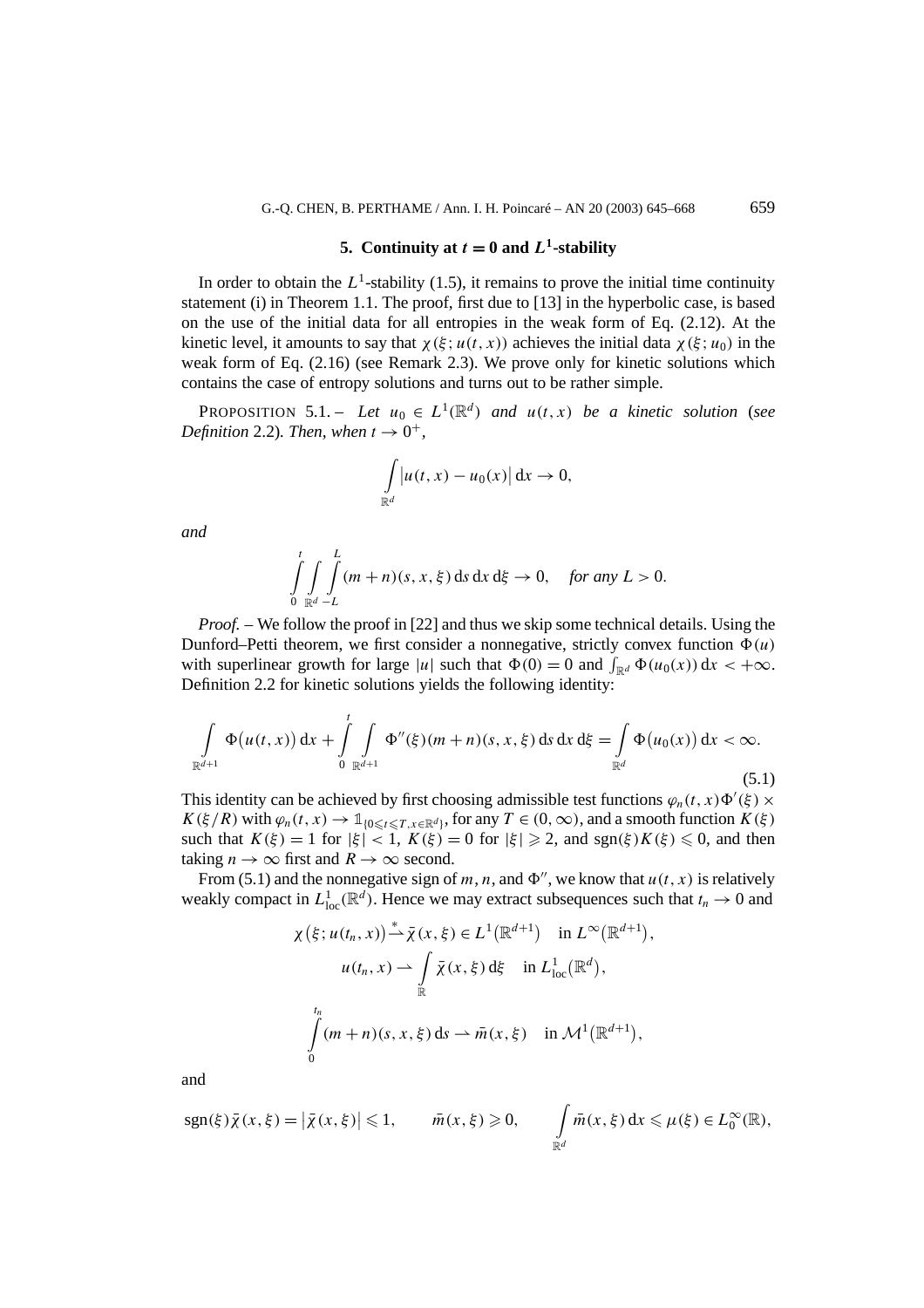where the half arrows " $\rightarrow$ " and " $\stackrel{*}{\rightarrow}$ " denote the weak convergence and the weak-star convergence in the respective spaces, respectively, and  $\mu(\xi)$  is the function defined in (2.13) and (2.20).

Secondly, using the definition of distributional solutions yields that, for any test function  $\phi(x, \xi)$  in  $\mathcal{D}$ ,

$$
\int_{\mathbb{R}^{d+1}} \phi(x,\xi) \chi(\xi; u(T,x)) \, dx \, d\xi
$$
\n
$$
- \int_{0}^{T} \int_{\mathbb{R}^{d+1}} \left( a(\xi) \cdot \nabla_x \phi(x,\xi) - \sum_{i,j=1}^{d} a_{ij}(\xi) \partial_{x_i x_j} \phi(x,\xi) \right) \chi(\xi; u(t,x)) \, dt \, dx \, d\xi
$$
\n
$$
= - \int_{0}^{T} \int_{\mathbb{R}^{d+1}} \phi_{\xi}(x,\xi) (m+n)(t,x,\xi) \, dt \, dx \, d\xi + \int_{\mathbb{R}^{d+1}} \phi(x,\xi) \chi(\xi; u_0(x)) \, dx \, d\xi.
$$

Passing to the limit as  $T = t_n \rightarrow 0$ , we deduce that

$$
\int_{\mathbb{R}^{d+1}} \phi(x,\xi) \bar{\chi}(x,\xi) dx d\xi = - \int_{\mathbb{R}^{d+1}} \phi_{\xi}(x,\xi) \bar{m}(x,\xi) dx d\xi \n+ \int_{\mathbb{R}^{d+1}} \phi(x,\xi) \chi(\xi;u_0(x)) dx d\xi,
$$

which implies that the identity holds in the sense of distributions:

$$
\partial_{\xi} \bar{m}(x,\xi) = \bar{\chi}(x,\xi) - \chi(\xi;u_0(x)).
$$

From this, we deduce that the measure  $\bar{m}(x, \xi)$  is also a function and that, for almost every *x*,  $\bar{m}(x, \cdot)$  is continuous and vanishes at infinity therefore  $\int_{\mathbb{R}} \bar{\chi} d\xi = u_0$ . On the other hand, we know  $\bar{m}(x, \xi) \ge 0$ . Therefore, we deduce from Brenier's Lemma [3] that  $\overline{m}(x, \xi) = 0$  and  $\overline{\chi}(x, \xi) = \chi(\xi; u_0(x))$ . By the uniqueness of the limit, the whole family  $\chi(\xi; u(t, x))$  converges weak-star to  $\chi(\xi; u_0(x))$  as  $t \to 0$ .

Therefore,  $\chi(\xi; u(t, x))$  has a trace  $\chi(\cdot; u(0+, \cdot)) = \chi(\cdot; u_0(\cdot))$  on the set  $t = 0$ , defined at least in the weak sense in  $L^1(\mathbb{R}^{d+1})$ .

On the other hand, we also deduce that, for the locally strictly convex function  $\Phi$  with superlinear growth at infinity in Step 1,

$$
\int_{\mathbb{R}^d} \Phi(u(t,x)) dx \leqslant \int_{\mathbb{R}^d} \Phi(u_0(x)) dx.
$$

The strict convexity of  $\Phi$  implies that the trace of  $u(t, x)$  on the set  $t = 0$  is in fact defined in the strong sense in  $\bar{L}^1$  as  $t \to 0$ :

$$
u(t,x) \to u_0(x), \quad \text{in } L^1(\mathbb{R}^d),
$$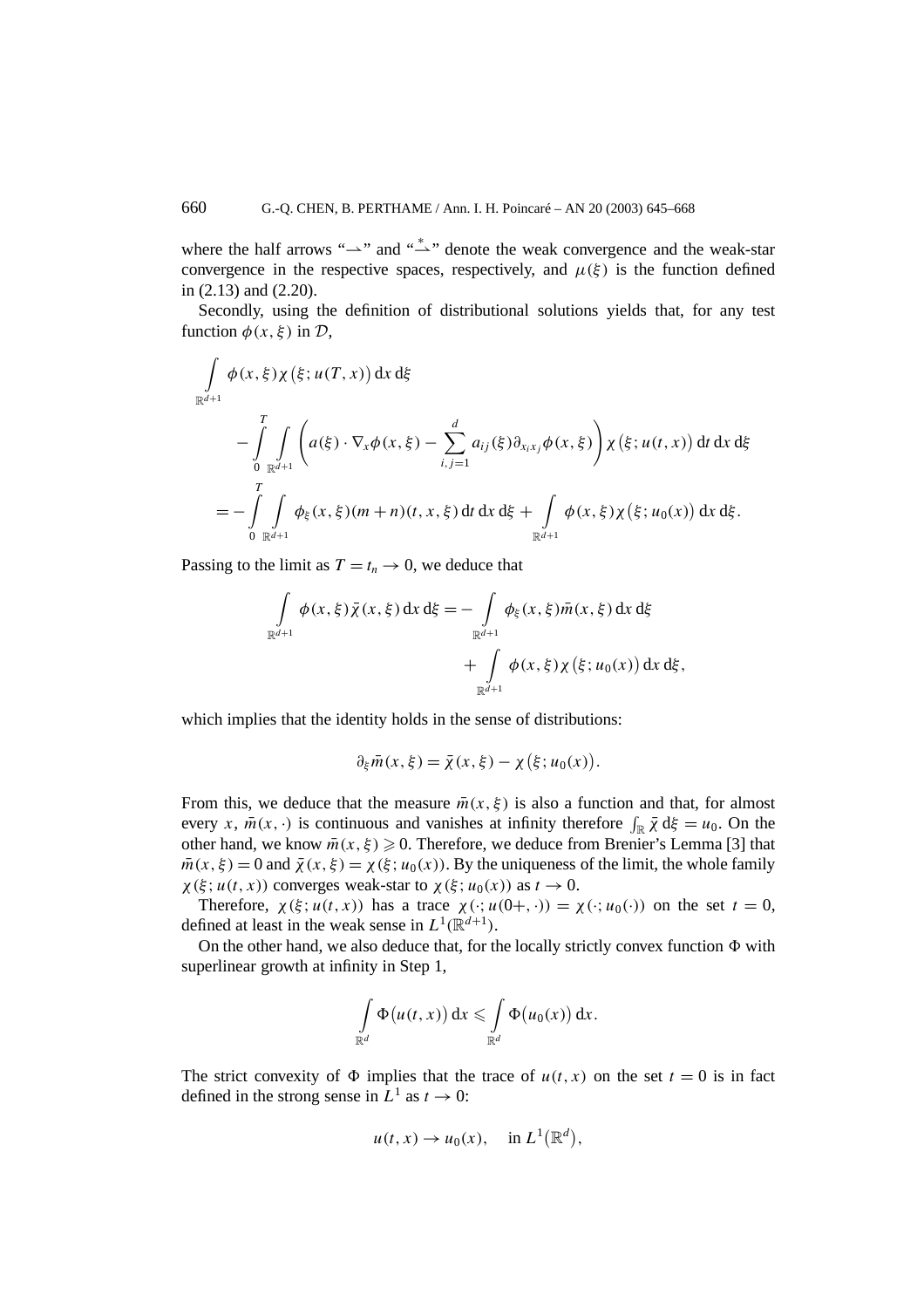and, as a corollary,

$$
\int_{0}^{t} \int_{\mathbb{R}^{d+1}} \Phi''(\xi)(m+n)(s,x,\xi) \, ds \, dx \, d\xi \to 0.
$$

This completes the proof of Proposition 5.1.  $\Box$ 

### **6. Proof of Lemmas 4.1 and 4.2**

In this section, we give the proof of Lemmas 4.1 and 4.2.

#### **6.1. Proof of Lemma 4.1**

Statement (4.16) is a simple consequence of the nonnegativity of the convolution and truncation kernels and the dissipation measures  $m(t, x, \xi)$  and  $p(t, x, \xi)$ .

For the term  $\mathcal{R}_1(t)$ , it suffices to consider the representative term:

$$
\left| \int_{\mathbb{R}^{d+1}} K_R(\xi) \tilde{\chi}_{\varepsilon,\delta} \operatorname{div}_x \left( a(\xi) \chi_{\varepsilon} * \psi_{\delta} - \left( a(\xi) \chi_{\varepsilon} \right) * \psi_{\delta} \right) \mathrm{d}x \, \mathrm{d}\xi \right|
$$
\n
$$
= \left| \int_{\mathbb{R}^{d+1}} K_R(\xi) \tilde{\chi}_{\varepsilon,\delta} \left( a(\xi) \nabla_x \chi_{\varepsilon} * \psi_{\delta} - \left( a(\xi) \nabla_x \chi_{\varepsilon} \right) * \psi_{\delta} \right) \mathrm{d}x \, \mathrm{d}\xi \right|
$$
\n
$$
\leq \int_{\mathbb{R}^{d+2}} K_R(\xi) \left| \tilde{\chi}_{\varepsilon,\delta}(t,x,\xi) \right| \left| a(\xi) - a(\xi - \eta) \right| \left| \nabla_x \chi_{\varepsilon}(t,x,\xi - \eta) \right| \psi_{\delta}(\eta) \, \mathrm{d}x \, \mathrm{d}\xi \, \mathrm{d}\eta
$$
\n
$$
\leq \frac{C(\varphi_2)}{\varepsilon_2} \int_{\mathbb{R}^{d+1}} \left| \tilde{\chi}_{\varepsilon,\delta}(t,x,\xi) \right| \left( \int_{\mathbb{R}} K_R(\xi) \left| a(\xi) - a(\xi - \eta) \right| \psi_{\delta}(\eta) \, \mathrm{d}\eta \right) \mathrm{d}x \, \mathrm{d}\xi. \tag{6.1}
$$

Notice that the function of *ξ* defined as

$$
\int\limits_{\mathbb{R}} K_R(\xi) \big| a(\xi) - a(\xi - \eta) \big| \psi_\delta(\eta) d\eta
$$

has a uniform bound  $2||a||_{L^{\infty}(-R,R)}$  and tends to zero for a.e.  $\xi$ , when  $\delta \to 0$ . On the other hand,  $\tilde{\chi}_{\varepsilon,\delta}(t, x, \xi)$  is compact in  $L_{\text{loc}}^p((0, \infty); L^1(\mathbb{R}^d \times (-R, R)))$ . Therefore, by the Lebesgue Theorem, the expression (6.1) tends to zero in  $L_{loc}^p(0, \infty)$ , for all  $1 \leq p < \infty$ . This proves the first statement of (4.13).

The fact that the term  $\mathcal{R}_4$  tends to zero in  $L_{loc}^p(0,\infty)$  can be obtained by following the same argument. Indeed, we have

$$
\left|\mathcal{R}_4(t)\right| \leq \int\limits_{\mathbb{R}^{d+3}} K_R(\xi) \sum\limits_{k=1}^K \sum\limits_{i,j=1}^d \left|\partial_{x_i} \tilde{\chi}_{\varepsilon}(t,x,\xi-\eta)\right| \left|\partial_{x_j} \chi_{\varepsilon}(t,x,\xi-\eta')\right|
$$
  
 
$$
\times \left|a_{ij}(\xi-\eta')-\sigma_{ik}(\xi-\eta)\sigma_{ik}(\xi-\eta')\right| \psi_{\delta}(\eta) \psi_{\delta}(\eta') \, dx \, d\xi \, d\eta \, d\eta'
$$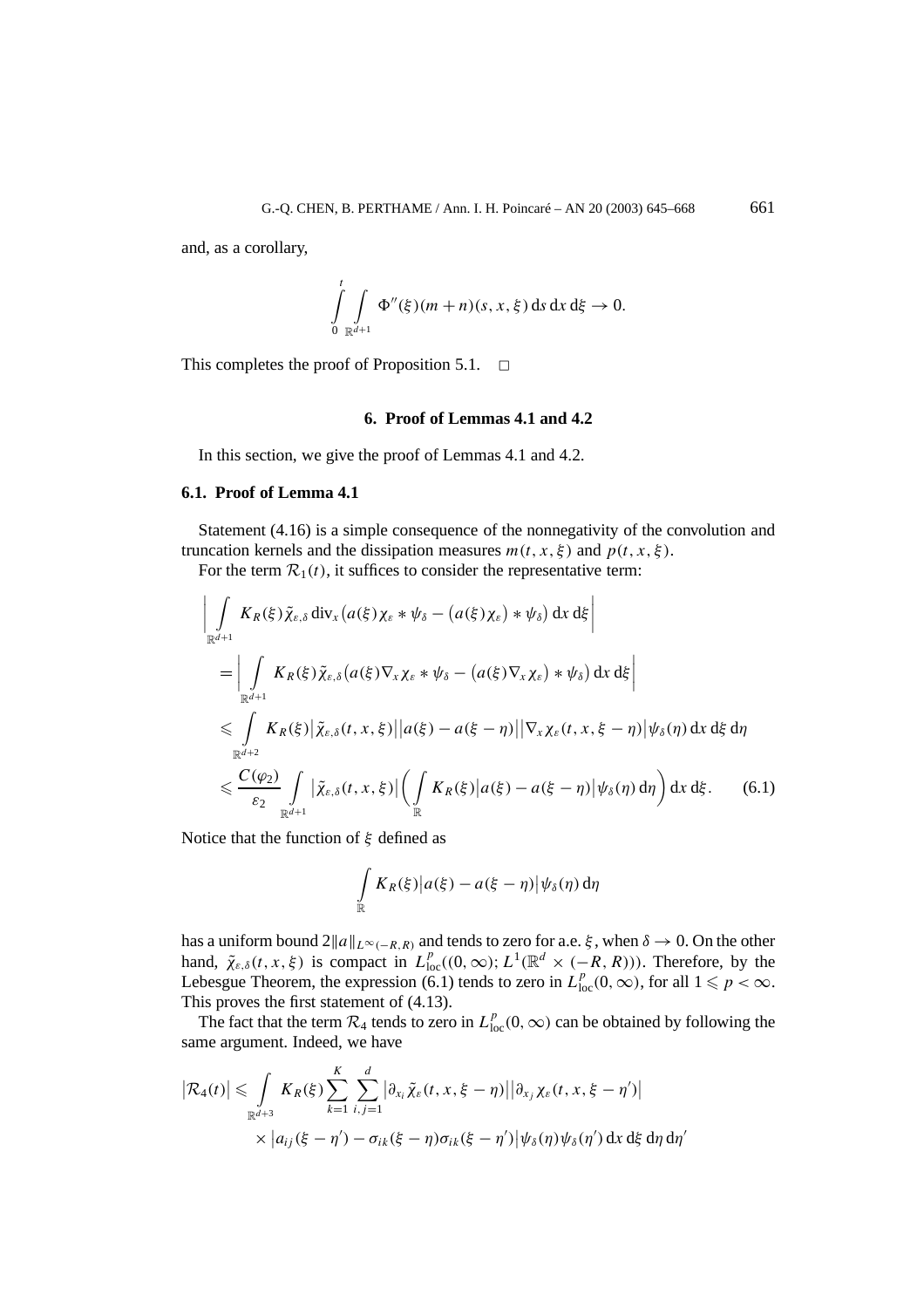$$
\leq \frac{C(\varphi_2)}{\varepsilon_2} \int\limits_{\mathbb{R}^{d+1}} \sum_{k=1}^K \sum_{i,j=1}^d \left| \partial_{x_j} \chi_{\varepsilon}(t, x, \xi - \eta') \right|
$$
  
 
$$
\times \left( \int\limits_{\mathbb{R}^2} K_R(\xi) \left| a_{ij} (\xi - \eta') - \sigma_{ik} (\xi - \eta) \sigma_{jk} (\xi - \eta') \right| \psi_{\delta}(\eta) \psi_{\delta}(\eta') d\eta d\eta' \right) dx d\xi,
$$

and we conclude as before.

The results (4.14) and (4.15) concerning  $\mathcal{R}_3(t)$  and  $\mathcal{R}_5(t)$  are much simpler because  $(m_{\varepsilon} + n_{\varepsilon})(t, x, \xi)$  and  $(p_{\varepsilon} + q_{\varepsilon})(t, x, \xi)$  are continuous in  $\xi$ , vanish at infinity, and their total masses are dominated by  $\mu(\xi)$ , because of (2.13). Therefore, we omit the proof.

#### **6.2. Proof of Lemma 4.2: entropy solutions**

In the case of entropy solutions, the definition of the measure  $n(t, x, \xi)$  allows to write directly the expression  $\mathcal{R}_6(t) + \mathcal{R}'_6(t)$  with explicit convolution terms. This yields

$$
\mathcal{R}_{6} + \mathcal{R}'_{6}
$$
\n
$$
= \sum_{k=1}^{K} \int K_{R}(\xi) \varphi_{\varepsilon}(t-s, x-y) \varphi_{\varepsilon}(t-s', x-y') \psi_{\delta}(\xi-u(s, y)) \psi_{\delta}(\xi-v(s', y'))
$$
\n
$$
\times \left( \left| \sum_{i=1}^{d} \partial_{y_{i}} \beta_{ik}(u(s, y)) \right|^{2} + \left| \sum_{j=1}^{d} \partial_{y_{j}} \beta_{jk}(v(s', y')) \right|^{2} \right) ds ds' dx dy dy' d\xi
$$
\n
$$
\geq 2 \sum_{k=1}^{K} \int K_{R}(\xi) \varphi_{\varepsilon}(t-s, x-y) \varphi_{\varepsilon}(t-s', x-y') \psi_{\delta}(\xi-u(s, y)) \psi_{\delta}(\xi-v(s', y'))
$$
\n
$$
\times \sum_{i=1}^{d} \partial_{y_{i}} \beta_{ik}(u(s, y)) \sum_{j=1}^{d} \partial_{y_{j}} \beta_{jk}(v(s', y')) ds ds' dx dy dy' d\xi.
$$

On the other hand, we have

$$
\mathcal{R}_2(t) = -2 \sum_{k=1}^K \sum_{i,j=1}^d \int K_R(\xi) \partial_{x_i} \varphi_{\varepsilon}(t-s, x-y) \partial_{x_j} \varphi_{\varepsilon}(t-s', x-y') \psi_{\delta}(\xi-\eta)
$$
  
 
$$
\times \psi_{\delta}(\xi-\eta') \sigma_{ik}(\eta) \chi(\eta; u(s, y))
$$
  
 
$$
\times \sigma_{jk}(\eta') \chi(\eta'; v(s', y')) \, ds \, ds' \, dx \, dy \, dy' \, d\xi \, d\eta \, d\eta'.
$$
 (6.2)

Consider for instance the following term from  $\mathcal{R}_2(t)$ :

$$
\sum_{i=1}^{d} \int \partial_{x_i} \varphi_{\varepsilon}(t-s, x-y) \psi_{\delta}(\xi-\eta) \sigma_{ik}(\eta) \chi(\eta; u(s, y)) d\eta dy
$$
  
= 
$$
\sum_{i=1}^{d} \int \partial_{x_i} \varphi_{\varepsilon}(t-s, x-y) \beta_{ik}^{\psi_{\delta}(\xi-\cdot)^2}(u(s, y)) dy
$$
  
= 
$$
\sum_{i=1}^{d} \int \varphi_{\varepsilon}(t-s, x-y) \partial_{y_i} \beta_{ik}^{\psi_{\delta}(\xi-\cdot)^2}(u(s, y)) dy,
$$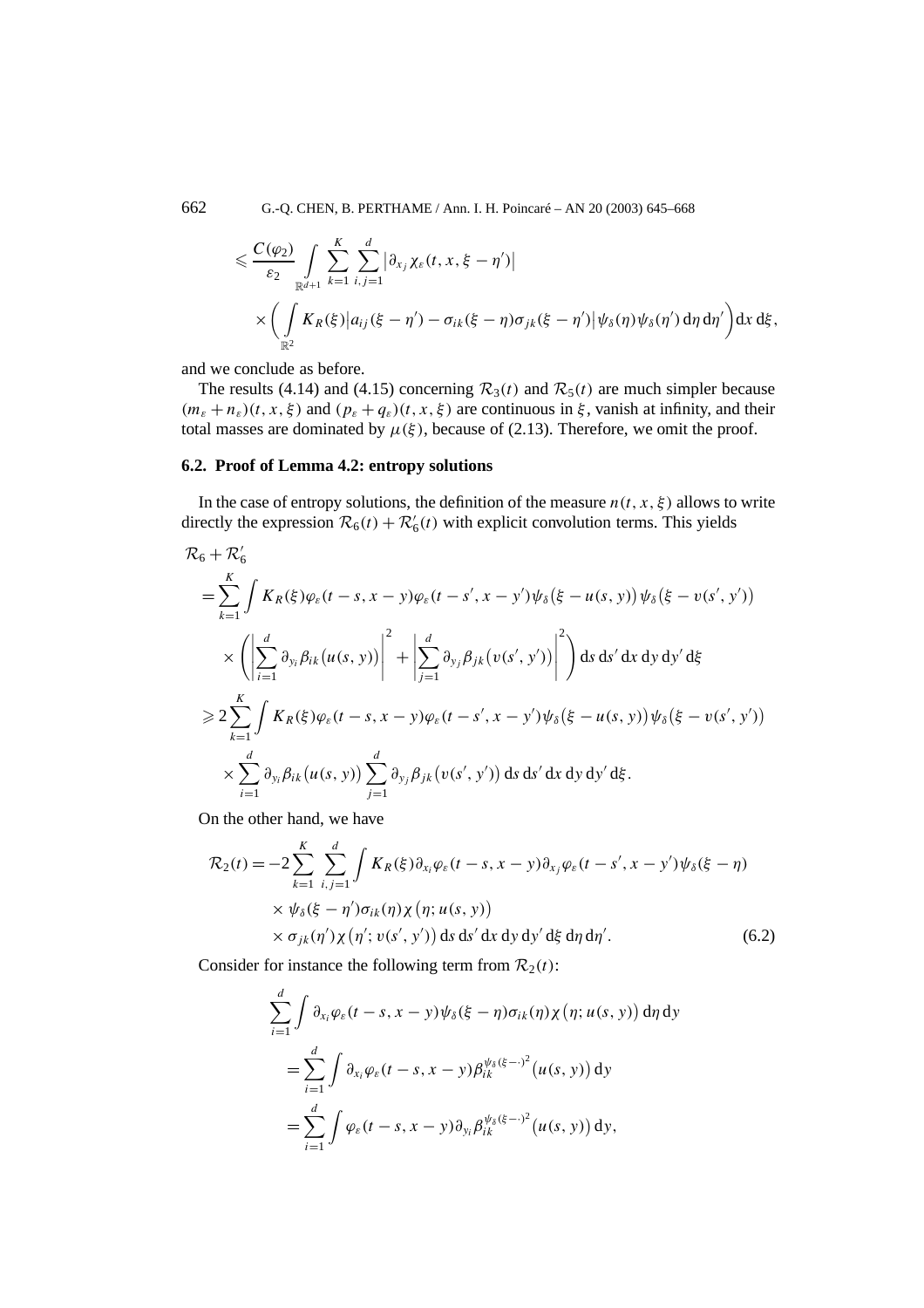where the first equality follows from the definition in (2.3). This term is also equal to the following term from  $\mathcal{R}_6(t) + \mathcal{R}'_6(t)$ :

$$
\int \varphi_{\varepsilon}(t-s,x-y)\psi_{\delta}(\xi-u(s,y))\sum_{i=1}^d \partial_{y_i}\beta_{ik}(u(s,y))\,dy,
$$

as a consequence of the identity between  $L^2$  functions:

$$
\sum_{i=1}^d \partial_{y_i} \beta_{ik}^{\psi_\delta(\xi-\cdot)^2}(u(s, y)) = \psi_\delta(\xi - u(s, y)) \sum_{i=1}^d \partial_{x_i} \beta_{ik}(u(s, y)),
$$

which is exactly statement (ii) in Definition 2.1 of entropy solutions.

Hence, Lemma 4.2 is proved for entropy solutions.

## **6.3. Proof of Lemma 4.2: kinetic solutions**

When treating the kinetic solutions, we write again the expression  $\mathcal{R}_6(t) + \mathcal{R}'_6(t)$ , but we only have at hand a weaker form than that in Section 6.2. That is,

$$
\mathcal{R}_{6}(t) + \mathcal{R}'_{6}(t) = \sum_{k=1}^{K} \int K_{R}(\xi) \varphi_{\varepsilon}(t-s, x-y) \varphi_{\varepsilon}(t-s', x-y')
$$
\n
$$
\times \left( \psi_{\delta}(\xi - v(s', y')) \left| \sum_{i=1}^{d} \partial_{y_{i}} \beta_{ik}^{\psi_{\delta}(\xi - \cdot)}(u(s, y)) \right|^{2} + \psi_{\delta}(\xi - u(s, y)) \left| \sum_{j=1}^{d} \partial_{y_{j}} \beta_{jk}^{\psi_{\delta}(\xi - \cdot)}(v(s', y')) \right|^{2} \right) ds ds' dx dy dy' d\xi
$$
\n
$$
\geq 2 \sum_{k=1}^{K} \int K_{R}(\xi) \varphi_{\varepsilon}(t-s, x-y) \varphi_{\varepsilon}(t-s', x-y')
$$
\n
$$
\times \sqrt{\psi_{\delta}(\xi - u(s, y))} \sqrt{\psi_{\delta}(\xi - v(s', y'))}
$$
\n
$$
\times \sum_{i=1}^{d} \partial_{y_{i}} \beta_{ik}^{\psi_{\delta}(\xi - \cdot)}(u(s, y)) \sum_{j=1}^{d} \partial_{y_{j}} \beta_{jk}^{\psi_{\delta}(\xi - \cdot)}(v(s', y')) ds ds' dx dy dy' d\xi
$$
\n
$$
= 2 \sum_{k=1}^{K} \sum_{i, j=1}^{d} \int K_{R}(\xi) \varphi_{\varepsilon}(t-s, x-y) \varphi_{\varepsilon}(t-s', x-y')
$$
\n
$$
\times \sqrt{\psi_{\delta}(\xi - u(s, y))} \sqrt{\psi_{\delta}(\xi - v(s', y'))}
$$
\n
$$
\times \partial_{x_{i}} \beta_{ik}^{\psi_{\delta}(\xi - \cdot)}(u(s, y)) \partial_{x_{j}} \beta_{jk}^{\psi_{\delta}(\xi - \cdot)}(v(s', y')) ds ds' dx dy dy' d\xi.
$$

On the other hand, the expression (6.2) for  $\mathcal{R}_2(t)$  still holds. Therefore, we conclude the proof of Lemma 4.2 if we can justify, for instance,

$$
\int \partial_{x_i} \varphi_{\varepsilon}(t-s, x-y) \psi_{\delta}(\eta - u(s, y)) \sigma_{ik}(\xi - \eta) \chi(\xi - \eta; u(s, y)) \, dy \, d\eta
$$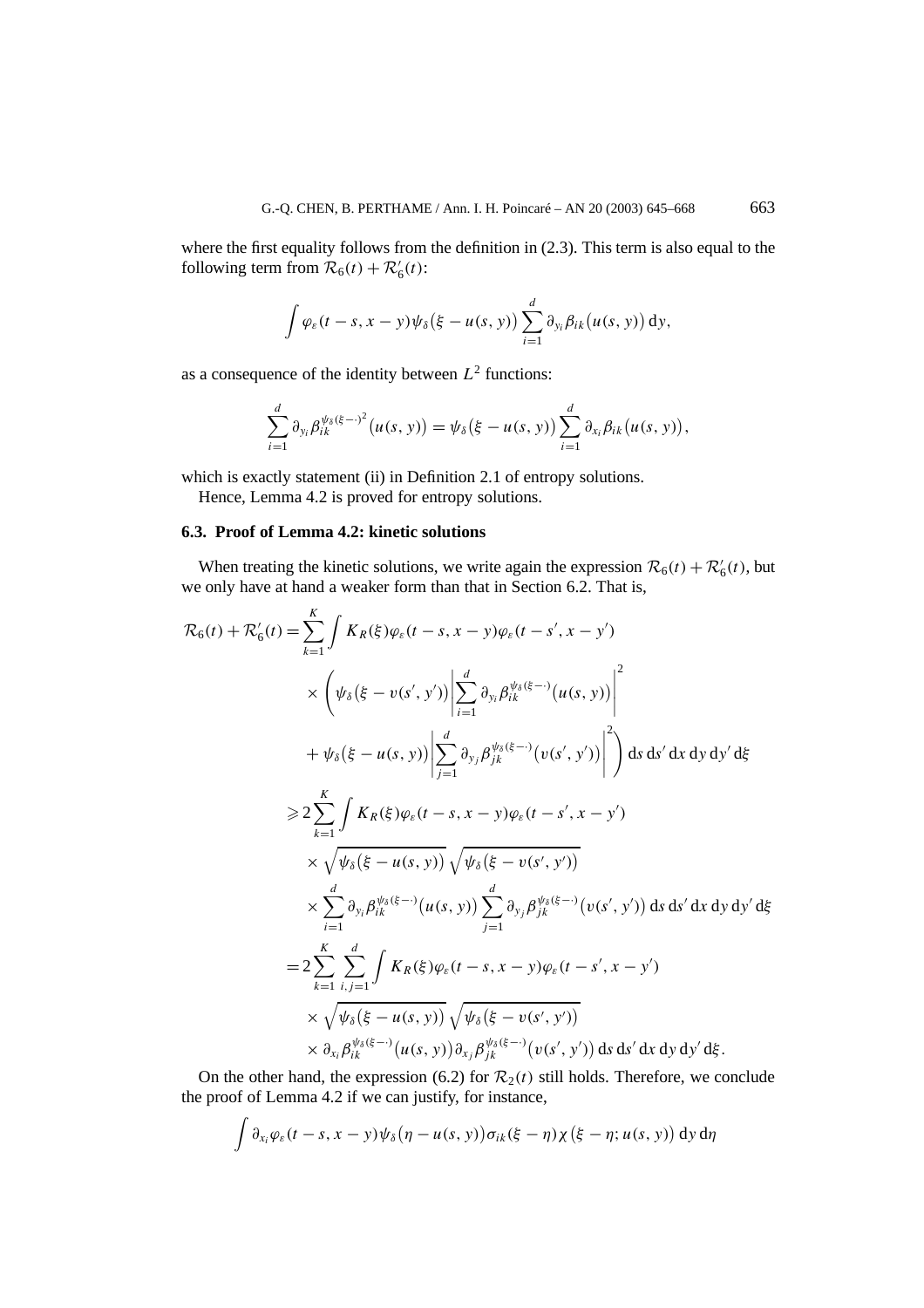664 G.-Q. CHEN, B. PERTHAME / Ann. I. H. Poincaré – AN 20 (2003) 645–668

$$
= \int \varphi_{\varepsilon}(t-s,x-y) \sqrt{\psi_{\delta}(\xi - u(s,y))} \, \partial_{x_i} \beta_{ik}^{\psi_{\delta}(\xi - \cdot)}(u(s,y)) \, dy.
$$

This is exactly assumptions (2.17) and (2.18) in Definition 2.2. This concludes the proof of Lemma 4.2 for kinetic solutions.

## **7. Existence of kinetic solutions**

We now prove Theorem 1.2 for the existence of kinetic solutions, especially entropy solutions, of the Cauchy problem (1.1) and (1.2).

We divide the proof into four steps.

*Step* 1. We first consider the case  $u_0 \in W^{2,1} \cap H^1 \cap L^\infty(\mathbb{R}^d)$  and we prove the existence of an *entropy* solution. To do so, we set

$$
(a_{ij}^{\varepsilon}(u)) := (a_{ij}(u)) + \varepsilon I.
$$

Then, Volpert–Hudjaev's theorem [24] implies that, for each  $\varepsilon > 0$ , there is a smooth solution  $u^{\varepsilon}(t, x)$  such that, for  $t > 0$ , we have

$$
\left\|u^{\varepsilon}(t,\cdot)\right\|_{L^{1}(\mathbb{R}^{d})}\leqslant\|u_{0}\|_{L^{1}(\mathbb{R}^{d})},\qquad\left\|u^{\varepsilon}(t,\cdot)\right\|_{L^{\infty}(\mathbb{R}^{d})}\leqslant\|u_{0}\|_{L^{\infty}(\mathbb{R}^{d})},\tag{7.1}
$$

$$
\left\|\nabla_{x}u^{\varepsilon}(t,\cdot)\right\|_{L^{1}(\mathbb{R}^{d})}\leqslant\|u_{0}\|_{TV(\mathbb{R}^{d})},\tag{7.2}
$$

$$
\left\|\partial_t u^{\varepsilon}(t,\cdot)\right\|_{L^1(\mathbb{R}^d)} \leqslant \|\partial_t u_0\|_{L^1(\mathbb{R}^d)} = \left\|\nabla \cdot f(u_0) - \nabla \cdot \left(A^{\varepsilon}(u_0) \nabla u_0\right)\right\|_{L^1(\mathbb{R}^d)},\tag{7.3}
$$

and inequalities (2.5) and (2.8) hold.

Then, for any  $\Psi'' = \psi \in \mathcal{D}_+$ ,  $\psi'(0) = \psi(0) = 0$ ,

$$
\sum_{k=1}^K \int_{0}^{\infty} \int_{\mathbb{R}^d} \psi(u^{\varepsilon}) \left( \sum_{i=1}^d \partial_{x_i} \beta_{ik}(u^{\varepsilon}) \right)^2 dx dt
$$
  
= 
$$
\sum_{i,j} \int_{0}^{\infty} \int_{\mathbb{R}^d} \psi(u^{\varepsilon}) a_{ij}^{\varepsilon}(u^{\varepsilon}) \partial_{x_i} u^{\varepsilon} \partial_{x_j} u^{\varepsilon} dx dt \leq \int_{\mathbb{R}^d} \Psi(u_0^{\varepsilon}) dx \leq C < \infty.
$$

By Kolmogorov's compactness theorem and after a standard control of decay at infinity, there is a subsequence (still denoted)  $u^{\varepsilon}(t, x)$  such that

$$
u^{\varepsilon} \to u
$$
 in  $C_{loc}([0,\infty); L^{1}(\mathbb{R}^{d})),$ 

and thanks to (2.8),

$$
\sum_{i=1}^d \partial_{x_i} \beta_{ik}(u^{\varepsilon}) \rightharpoonup \sum_{i=1}^d \partial_{x_i} \beta_{ik}(u) \quad \text{in } L^2([0, +\infty) \times \mathbb{R}^d).
$$

In particular, from this, we obtain property (i) of Definition 2.1

$$
\sum_{i=1}^{d} \partial_{x_i} \beta_{ik}(u) \in L^2([0, +\infty) \times \mathbb{R}^d), \qquad (7.4)
$$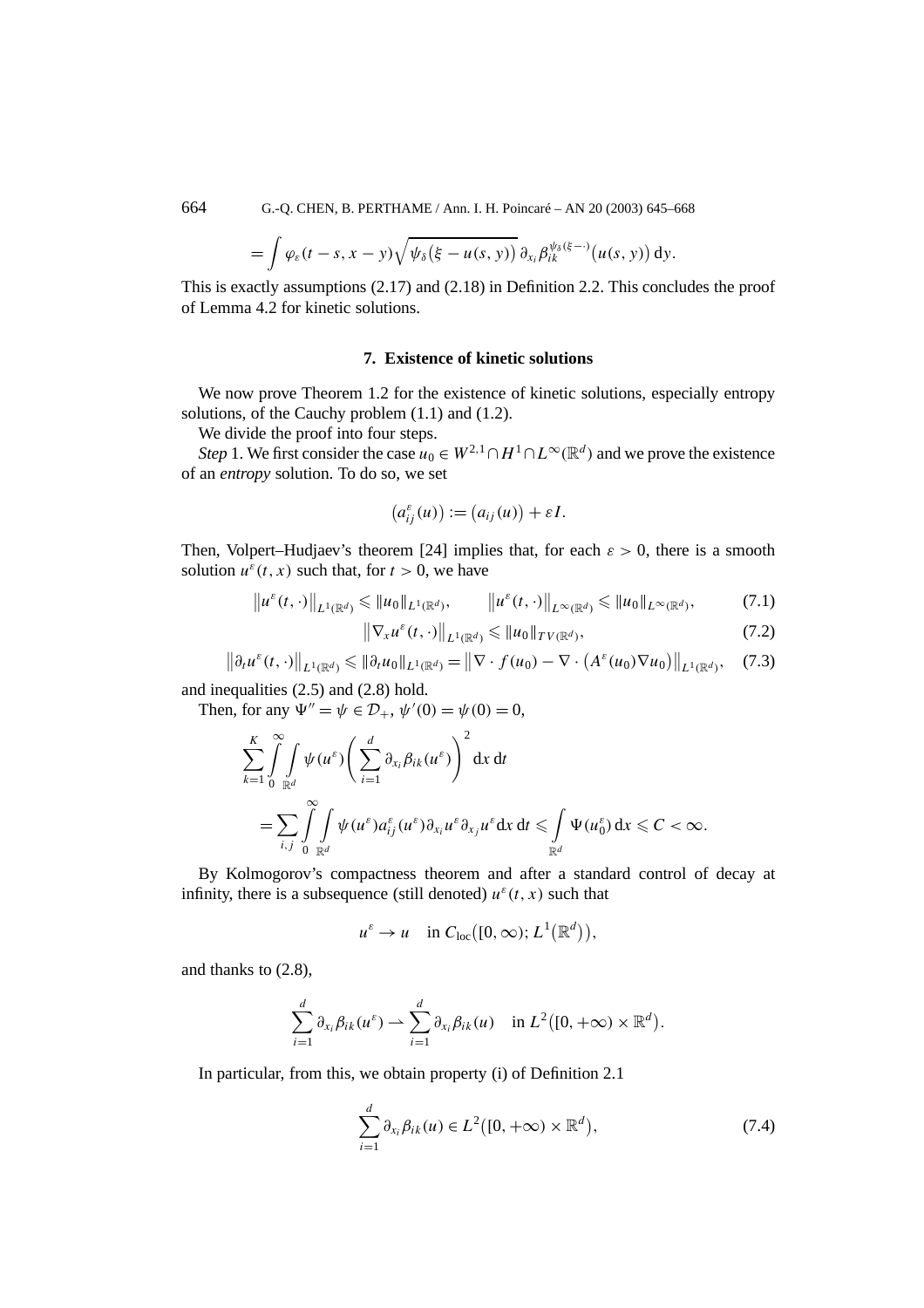and,

$$
\sum_{k=1}^{K} \int_{0}^{\infty} \int_{\mathbb{R}^{d}} \left( \sum_{i}^{d} \partial_{x_{i}} \beta_{ik}(u) \right)^{2} dx dt \leq \frac{1}{2} ||u_{0}||^{2}_{L^{2}(\mathbb{R}^{d})}. \tag{7.5}
$$

Furthermore, for any nonnegative  $\psi \in \mathcal{D}$  and  $k \in \{1, ..., K\}$ , we have

$$
\sum_{i=1}^d \partial_{x_i} \beta_{ik}^{\psi}(u^{\varepsilon}(t,x)) = \sqrt{\psi(u^{\varepsilon}(t,x))} \sum_{i=1}^d \partial_{x_i} \beta_{ik}(u^{\varepsilon}(t,x)) \text{ a.e.}
$$

Notice that, by a strong-weak limit, the right-hand side converges weakly in  $L^2$  to

$$
\sqrt{\psi(u(t,x))}\sum_{i=1}^d \partial_{x_i}\beta_{ik}(u(t,x)).
$$

Also, the left-hand side converges weakly in  $L^2$  to

$$
\sum_{i=1}^d \partial_{x_i} \beta_{ik}^{\psi}\big(u(t,x)\big).
$$

Therefore, we obtain property (ii) of Definition 2.1,

$$
\sqrt{\psi\left(u(t,x)\right)}\sum_{i=1}^{d}\partial_{x_i}\beta_{ik}\left(u(t,x)\right)=\sum_{i=1}^{d}\partial_{x_i}\beta_{ik}^{\psi}\left(u(t,x)\right)
$$
 a.e. (7.6)

We may also pass to the limit in Eq.  $(2.1)$ . Since, recalling the definition  $(2.6)$ ,  $n(t, x, \xi) \leq w - \lim_{\varepsilon \to 0} n_{\varepsilon}(t, x, \xi)$ , we obtain that  $u(t, x)$  satisfies Eq. (2.12) in D' for some nonnegative measures  $m(t, x, \xi)$  and  $n(t, x, \xi)$  satisfying (2.19) and (2.20) as the argument in Section 2. Therefore, we have proved that  $u \in C([0,\infty); L^1(\mathbb{R}^d))$  is an entropy solution and Step 1 is completed.

*Step* 2. For the general case  $u_0 \in L^1$ , we prove the existence of a kinetic solution directly. The same argument allows to build an entropy solution when  $u_0 \in L^\infty(\mathbb{R}^d)$ .

Approximate  $u_0(x)$  by  $u_0^{\varepsilon} \in W^{2,1} \cap H^1 \cap L^{\infty}(\mathbb{R}^d)$  such that

$$
u_0^{\varepsilon} \to u_0, \quad L^1(\mathbb{R}^d).
$$

Then there exists a global entropy solution  $u^{\varepsilon} \in C([0,\infty); L^1(\mathbb{R}^d))$  of (1.1) and (1.2) with initial data  $u_0^{\varepsilon}(x)$  for each  $\varepsilon > 0$ . Using the contraction property of Theorem 1.1,

$$
\|u^{\varepsilon_1}-u^{\varepsilon_2}\|_{C([0,\infty);L^1(\mathbb{R}^d))}\leqslant \|u_0^{\varepsilon_1}-u_0^{\varepsilon_2}\|_{L^1(\mathbb{R}^d)}\to 0,\quad\text{when }\varepsilon_1,\varepsilon_2\to 0.
$$

Therefore,  $\{u^{\varepsilon}\}\$ is a Cauchy sequence and there exists  $u \in C([0,\infty); L^1(\mathbb{R}^d))$  such that

$$
u^{\varepsilon}(t, x) \to u(t, x), \quad \text{in } C([0, \infty); L^{1}(\mathbb{R}^{d})) \text{ when } \varepsilon \to 0,
$$

which implies the convergence of  $u^{\varepsilon}(t, x)$  a.e.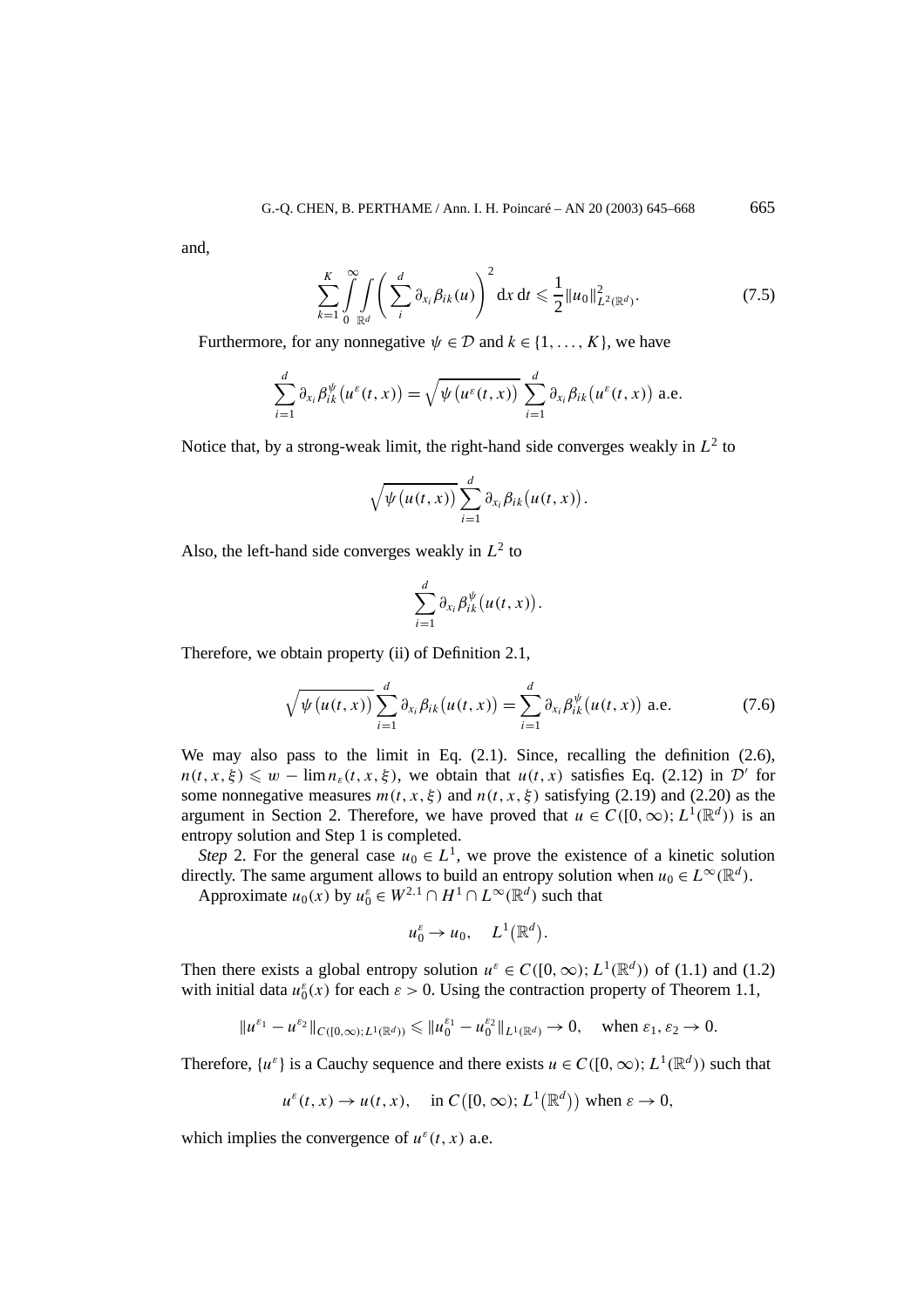For any  $\Psi$  as before, we have

$$
\sum_{k=1}^K \int_{0}^{\infty} \int_{\mathbb{R}^d} \psi(u^{\varepsilon}) \left( \sum_{i=1}^d \partial_x \beta_{ik}(u^{\varepsilon}) \right)^2 dt dx \leqslant \int_{\mathbb{R}^d} \Psi(u_0^{\varepsilon}) dx \leqslant C < \infty,
$$

which implies

$$
\int\limits_{0}^{\infty}\int\limits_{\mathbb{R}^d}\bigg(\sum_{i=1}^d\partial_x\beta_{ik}^{\psi}(u^{\varepsilon})\bigg)^2 dt dx \leqslant C < \infty.
$$

On the other hand, for any two nonnegative functions  $\psi_1, \psi_2 \in \mathcal{D}(\mathbb{R})$ ,

$$
\sqrt{\psi_1(u^{\varepsilon}(t,x))}\sum_{i=1}^d \partial_{x_i}\beta_{ik}^{\psi_2}(u^{\varepsilon}(t,x))=\sum_{i=1}^d \partial_{x_i}\beta_{ik}^{\psi_1\psi_2}(u^{\varepsilon}(t,x))
$$
 a.e.

These facts imply that the limit function  $u(t, x)$  satisfies

$$
\sum_{i=1}^d \partial_{x_i} \beta_{ik}^{\psi}(u) \in L^2([0,\infty) \times \mathbb{R}^d),
$$

and

$$
\sqrt{\psi_1(u(t,x))}\sum_{i=1}^d \partial_{x_i}\beta_{ik}^{\psi_2}(u(t,x)) = \sum_{i=1}^d \partial_{x_i}\beta_{ik}^{\psi_1\psi_2}(u(t,x)) \text{ a.e.}
$$

The other properties in Definition 2.2 of kinetic solutions follow as in Step 1. Then the function  $u(t, x)$  is a kinetic solution.

The contraction property and the argument in Section 5 for kinetic solutions at  $t = 0$ imply that the kinetic solution is stable in  $L^1$ , hence is unique.

This completes the proof of Theorem 1.2.

#### **Acknowledgements**

Gui-Qiang Chen's research was supported in part by the National Science Foundation under Grants DMS-9971793, INT-9987378, and INT-9726215.

## **Appendix A**

In this appendix, we explain why a simplification occurs for diagonal diffusion matrices  $a_{ij}(u) = 0$  for  $i \neq j$ . Namely, we do not need to assume the identities (2.10) or  $(2.18)$  for diagonal diffusion matrices; they are always true with the only  $L^2$  assumptions stated in (i) of Definition 2.1 or 2.2. This comes from some classical equalities in Sobolev spaces where very particular cancellations occur that cannot be true in the nondiagonal case.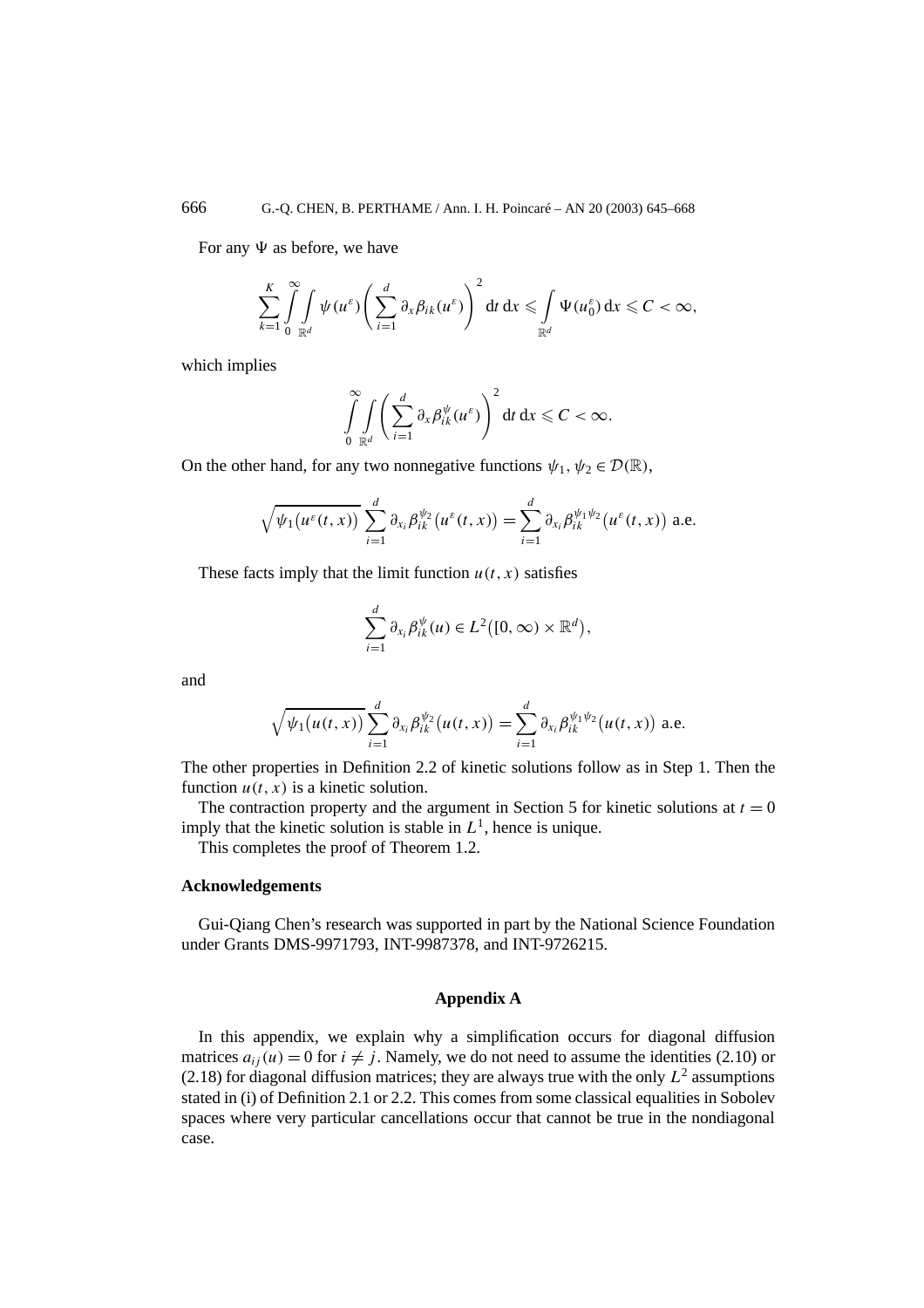$\mathsf{PROPOSITION.}$  – Let  $\sigma \in L^{\infty}_{loc}(\mathbb{R})$ *,*  $\sigma(u) \geq 0$ *, and*  $\psi \in C_0(\mathbb{R})$ *. Set*  $\beta(u) = \int_0^u \sigma(\xi) d\xi$ *and*  $\beta^{\psi}(u) = \int_0^u \psi(\xi) \sigma(\xi) d\xi$ . Then, for any function  $u \in L^1_{loc}(\mathbb{R}^d)$  such that  $\beta(u) \in$  $H^1_{\text{loc}}(\mathbb{R}^d)$ ,

$$
\psi(u(x))\partial_{x_i}\beta(u(x))=\partial_{x_i}\beta^{\psi}(u(x)), \quad \text{for } 1\leqslant i\leqslant d.
$$

We do not give a detailed proof of this result that follows from classical analysis of Sobolev spaces. The reason why this proposition holds is that, setting  $v = \beta(u)$ , the identity reads

$$
\psi(\beta^{-1}(v))\frac{\partial}{\partial x_i}v=\frac{\partial}{\partial x_i}\Psi_\beta(v),
$$

in  $L^2_{loc}$ , with  $\Psi'_\beta(\cdot) = \psi(\beta^{-1}(\cdot))$  away from the countable points where  $\beta^{-1}(\cdot)$  is discontinuous. However, at these points, *v* is constant and thus  $\frac{\partial}{\partial x_i} \Psi_\beta(v) = \frac{\partial}{\partial x_i} v = 0$ , see Gilbarg and Trudinger [15]. An argument based on regularizing *v* and  $\beta^{-1}(\cdot)$  can also prove the result.

Also see Bouchut [2] for a more difficult case for  $u \in BV$ ; see also a similar statement, not necessarily stated as such, in Carrillo [6] and Eymard Gallouet and Herbin [13].

#### **REFERENCES**

- [1] P. Bénilan, J. Carrillo, P. Wittbold, Renormalized entropy solutions of scalar conservation laws, Ann. Sc. Norm. Sup. Pisa 29 (2000) 313–327.
- [2] F. Bouchut, Renormalized solutions to the Vlasov equation with coefficients of bounded variation, Arch. Ration. Mech. Anal. 157 (2001) 75–90.
- [3] Y. Brenier, Résolution d'équations d'évolution quasilinéaires en dimensions N d'espace à l'aide d'équations linéaires en dimensions *N* + 1, J. Differential Equations 50(3) (1982) 375–390.
- [4] H. Brézis, M.G. Crandall, Uniqueness of solutions of the initial-value problem for *ut* −  $\Delta\varphi(u) = 0$ , J. Math. Pure Appl. (9) 58 (2) (1979) 153–163.
- [5] M.C. Bustos, F. Concha, R. Bürger, E.M. Tory, Sedimentation and Thickening: Phenomenological Foundation and Mathematical Theory, Kluwer Academic, Dordrecht, 1999.
- [6] J. Carrillo, Entropy solutions for nonlinear degenerate problems, Arch. Rational Mech. Anal. 147 (1999) 269–361.
- [7] G. Chavent, J. Jaffre, Mathematical Models and Finite Elements for Reservoir Simulation, North Holland, Amsterdam, 1986.
- [8] G.-Q. Chen, E. DiBenedetto, Stability of entropy solutions to the Cauchy problem for a class of nonlinear hyperbolic-parabolic equations, SIAM J. Math. Anal. 33 (2001) 751–762.
- [9] B. Cockburn, C. Dawson, Some extensions of the local discontinuous Galerkin method for convection-diffusion equations in multidimension, in: MAFELAP 1999 (Uxbridge), in: The Mathematics of Finite Elements and Applications, Vol. 10, Elsevier, Oxford, 1999, pp. 225–238.
- [10] E. DiBenedetto, Continuity of weak solutions to certain singular parabolic equations, Ann. Mat. Pura Appl. 130 (1982) 131–176.
- [11] J. Douglis, T. Dupont, R. Ewing, Incomplete iteration for time-stepping a Galerkin method for a quasilinear parabolic problem, SIAM J. Numer. Anal. 16 (1979) 503–522.
- [12] M.S. Espedal, A. Fasano, A. Mikelic, Filtration in Porous Media and Industrial Applica- ´ tions, in: Lecture Notes in Math., Vol. 1734, Springer-Verlag, Berlin, 2000.